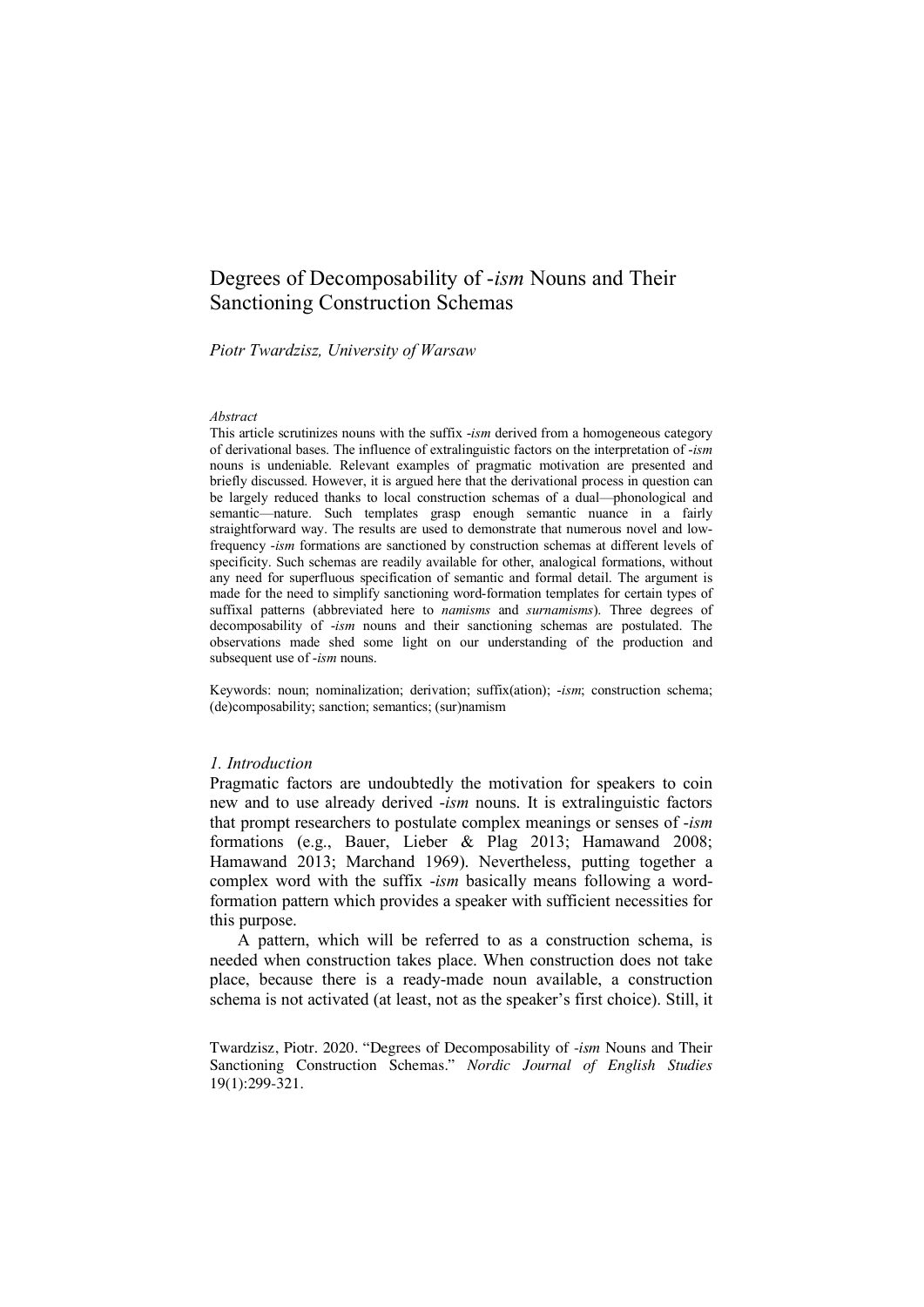is available in case it is needed. In general, the availability of both a construction schema and a ready-made instantiation can be argued for in the case of all types of morphologically complex nouns, not only those with the suffix -*ism*. Furthermore, like other derivatives, nouns in -*ism* are heterogeneous in terms of their internal texture. The internal texture here refers to degrees of (de)composability observed among different -*ism* nouns, that is to what extent such nouns are felt as solid wholes, or else, decomposable derivatives. Nouns in -*ism* provide examples of both kinds. On the one hand, nouns such as *Marxism* or *baptism* are felt as solid wholes, due to the balanced occurrences of both the base and the derived noun. On the other hand, nouns like *Bushism* or *refugeeism* are felt as if consisting of more than one element, due to the higher frequencies of the base than those of the derived noun.

The data show numerous instances of *hapax legomena* with the suffix -*ism*, which unmistakeably proves the process's productivity. This, in turn, shows that there is a process to begin with, and not only—more or less—lexicalized formations. This word-formation process is structurally and semantically simple, as it relies on a continuum of more or less abstract construction schemas. No doubt, this process is also greatly facilitated by numerous already lexicalized formations, which constitute the most concrete construction schemas at the same time. It is the ease with which speakers combine the base with the suffix that leads to unrestrained production of novel formations in -*ism*. These novel formations are based on both memorized instantiations and more or less abstract construction schemas that sanction assemblage (cf. Langacker 1987; Langacker 1991).

The suffix -*ism* has been attributed "a high degree of productivity" in contemporary English (Biermeier 2009: 340), though morphological productivity itself has remained largely unexplored and elusive (Bauer 2001). The results of the synchronic research confirm the high productivity of the process involving the suffix -*ism* and personal names (Section 6). As numerous personal names (surnames) show unrestricted availability for the suffix -*ism*, possibilities of deriving relevant nominalizations seem endless. With very few high-frequency items, the majority of these derivations are infrequent or constitute once-only formations. Many are coined for one particular occasion, possibly are repeated if the right conditions are found. The fact that the suffix -*ism* readily participates in the formation of numerous *hapax legomena*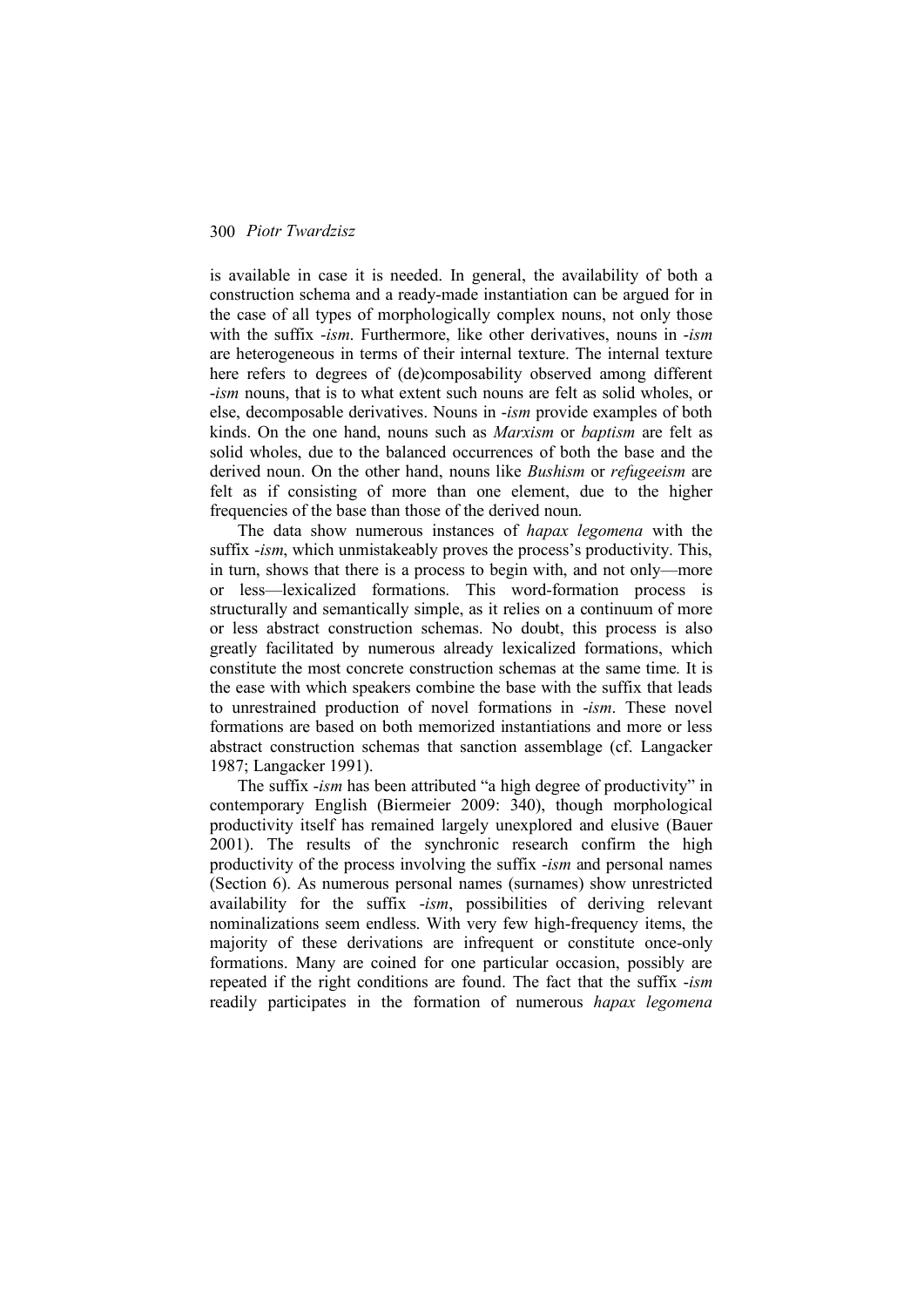suggests, among other things, that the composite structure of a relevant nominalization is analysable to a high degree and easily transferrable to other such derivations. As it will be postulated, new formations are motivated not only by extralinguistic factors, but by construction schemas with varied degrees of abstractness. It is quite unlikely that language users process the alleged extralinguistic complexities of the suffix -*ism* implied by linguists, philosophers and political scientists, every time they put together a new formation or exploit an already lexicalized one.

The above theoretical postulate will be applied to a small fragment of the entire phenomenon of -*ism* noun formation. By minimizing the scope of data, it will be possible to focus on inevitable diversity within a homogeneous category. As for construction schemas, we rely on the tradition originally elaborated in cognitive grammar (Langacker 1987; Langacker 1991) and further developed in (radical) construction grammar (Croft 2009; Goldberg 2009; Goldberg 2011). All these approaches underline the necessity of static templates, rather than dynamic, generative word-formation rules. These schemas (templates or patterns) hold together both form and meaning at different levels of abstraction and sanction numerous instantiations elaborating and conforming to the specifics of the former.

Initially, some theoretical background concerning the wordformation process in question is set out in Section 2. Also, descriptive problems with the suffix's alleged multiple meanings are signalled there. The origins of the suffix -*ism* and its subsequent development are tracked in Section 3. Section 4 is devoted to some discussion of extralinguistic motivations involved in this word-formation process. The importance of construction schemas for word-formation processes is demonstrated in Section 5. Finally, Section 6 is devoted to specific and local construction schemas (*surnamisms*) with degrees of their (de)composability. The discussion concentrates on formations with politicians' surnames as derivational bases. The results are used to demonstrate that -*ism* formations can be handled by construction schemas at different levels of specificity. Such schemas are readily available for other, analogical formations, without any need for superfluous specification of semantic and formal detail.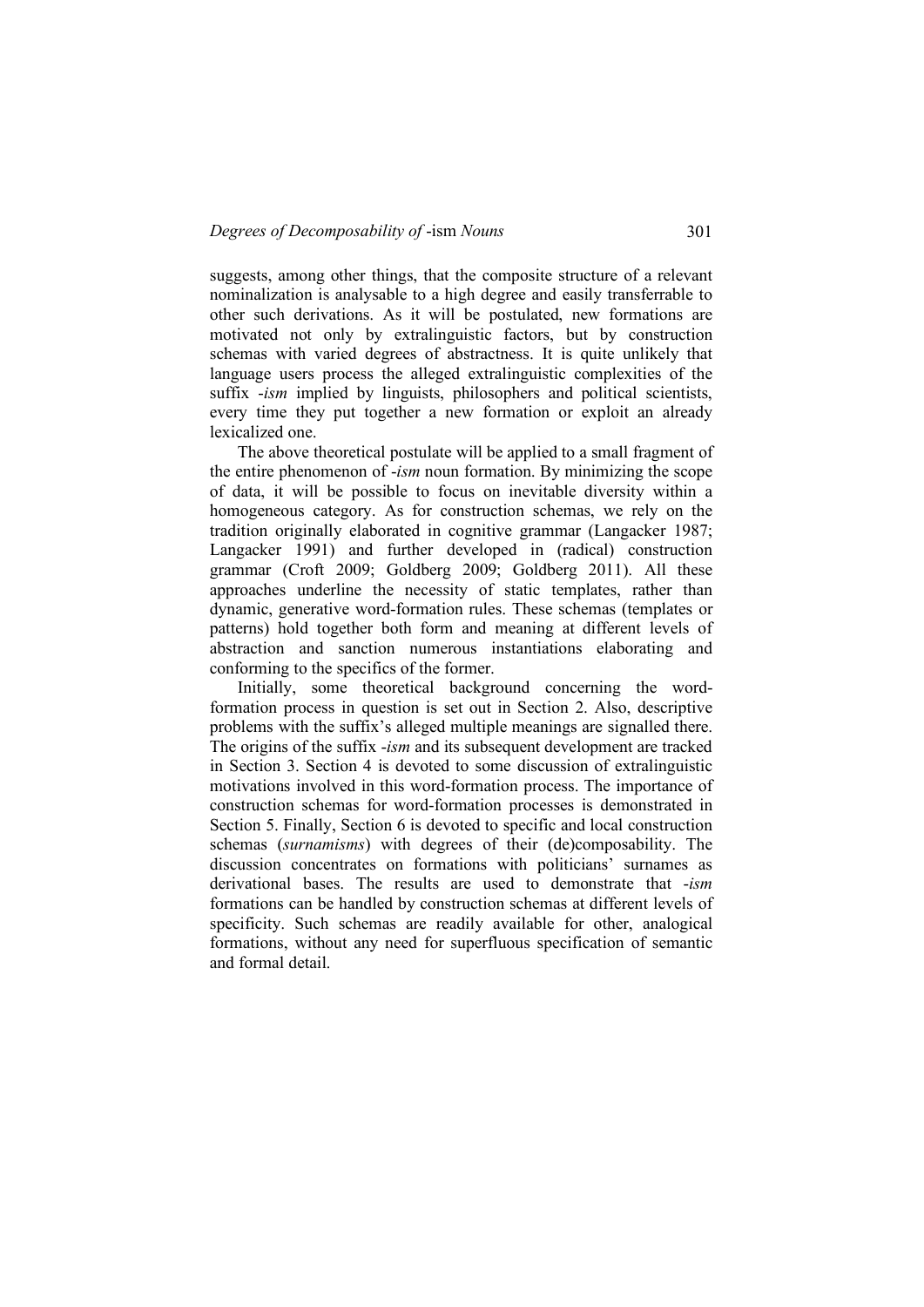### *2. Theoretical Background*

The suffix -*ism* is usually invoked as one of the suffixes forming *Nomina Essendi* (NE). These are typically characterized as abstract deadjectival nominalizations, glossed as 'quality/state of being A', for example:  $cynic(al) \sim$  *cynicism, exotic* ~ *exoticism, lyric* ~ *lyricism, romantic* ~ *romanticism* (Szymanek 1989: 154–170). Earlier accounts, such as Marchand (1969: 244), refer to the resultant derivations of -*ism* suffixation as 'abstract substantives'. Other nominalizations in this category bear one of the following suffixes: -*ness*, -*ity* (-*ty*, -*y*), -(*anc*)*y*/ -(*enc*)*y*, -(*ac*)*y* and -(*it*)*ude*. Some others count as peripheral and unproductive NE types due to their opaque suffixes: -*th*, -*hood* and -*dom*.

The suffix -*ism*, like other suffixes, is a bound morpheme. These suffixes, in the words of Harris (1951: 161), 'practically never constitute an utterance by themselves'. Moreover, -*ism* is less bound than, say, -*ceive*, which is more integrated with the base. The suffix -*ism* has earned a 'special status' among other affixes and it is somewhat exceptional among them (Bauer, Lieber & Plag 2013: 270).

The classification of all nouns in -*ism* under one rubric of abstract deadjectival nominalizations seems to be too restrictive. Indeed, some -*ism* formations are derived from morphologically simple adjectives (e.g., *purism*, *realism*, *truism* etc.) or from morphologically complex adjectives (e.g., *Africanism*, *collectivism*, *herbalism* etc.). But others are derived from simple nominal bases (e.g., *journalism*, *symbolism*, *terrorism* etc.). Proper (personal) names constitute a special category among nominal bases (e.g., *Bushism*, *Darwinism* etc.). Many -*ism* nouns are based on morphologically complex nominal bases (e.g., *employmentism*, *refugeeism*, *tricksterism* etc.). In many cases, multiplyaffixed adjectival or nominal bases are hard to identify for the average language user (e.g., *establishmentarianism*, *gigantificationism* etc.). Added to this, derivational bases constitute compound-like entities (e.g., *Anglo*-*Saxonism*, *bandwagonism* etc.), prefixed forms (e.g., *anti-Fascism*), phrases (e.g., *can-doism*, *do-goodism*, *not-in-my-backyardism* etc.) and possibly other complex forms.

The above classifications are undoubtedly limited. One complicating factor here is that not all *-ism* lexemes are equally decomposable (see Section 5). Formations with proper names as their bases are usually transparent, especially to those speakers who are familiar with such names. But, the recognition of the derivational base may be hindered in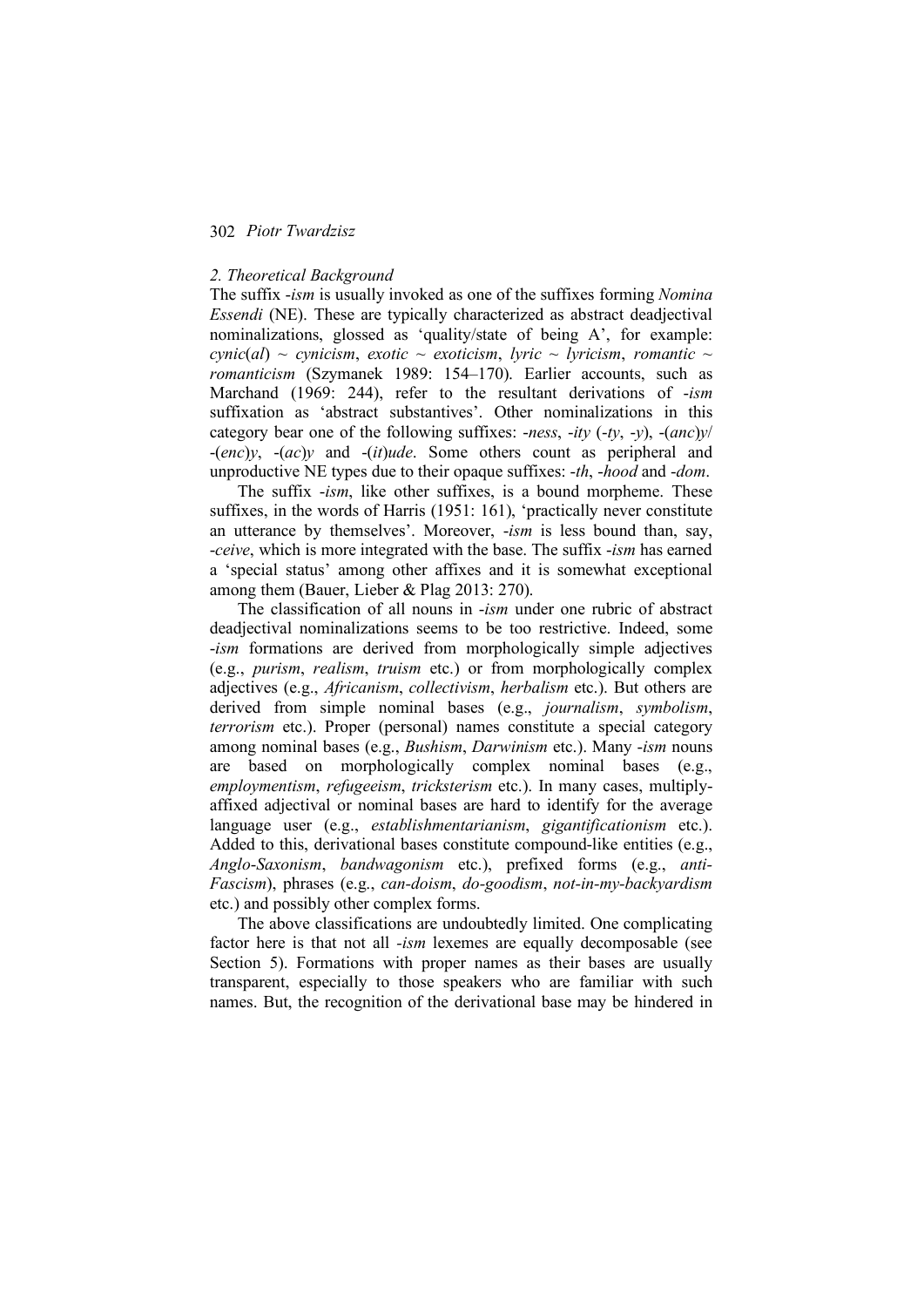some other cases by the less-than-compositional form of the composite derivation. The simplest way to overcome this difficulty is to assume that such bases tend to be bound morphemes, exclusively combining with the key suffix (e.g., *baptism*, *Judaism*, *scientism* etc.) (cf. Bauer, Lieber & Plag 2013: 253–255). In the case of *solipsism*, Booij (2016: 105) proposes that 'we recognize a suffix -*ism*, even though there is no base word *solips* in English'. The frequent and systematic use of the suffix -*ism* in many other cases allows us to recognize *solips* as the base which does not exist on its own outside this formation. It cannot be precluded though that a free morpheme base also looks obscure when the word is unknown to language users.

The suffix -*ism* also attracts the attention of scholars in social sciences mostly because of its conceptual vagueness. It is the loosely sketched concept of ism, rendered by the related suffix, that has become the target of interdisciplinary research in social sciences. In particular, researchers in the history of ideas deal with the multiplicity of isms, proliferating 'historical discourses' (Marjanen 2018: v). Rather than a single concept of ism, it is more common to refer to 'the prominence of ism concepts' which conspicuously appear both in general and specialist (scholarly) discourses, conducted in English and in other languages (Kurunmäki & Marjanen 2018: 241). In the areas of international relations theory or security studies, different isms have drawn researchers' attention. Conceptual battles between proponents of either realism or culturalism and their 'influence on state behaviour' have spurred intensive research and provoked intellectual debates (see, e.g., Duffield et al. 1999: 159). But even though isms are commonly treated as predominantly political, ideological and historical issues, adding a linguistic perspective to this interdisciplinary research becomes more and more urgent. In the case of the ism concepts and the -*ism* suffix, the need to combine both types of research, political/ philosophical with the linguistic, is justified. Studying the concept's rhetorical value without its linguistic aspect results in an incomplete picture of the key entity.

Earlier, mostly generative accounts have adopted the view that affixation in general 'involves adding an empty morpheme to a full morpheme or to a larger unit containing a full morpheme' (Langacker 1968: 77). More recent, cognitive approaches reject the semantic emptiness of any grammatical morphemes and assume some schematic meaning in affixes (see, e.g., Langacker 1987: 454; Langacker 1991: 46–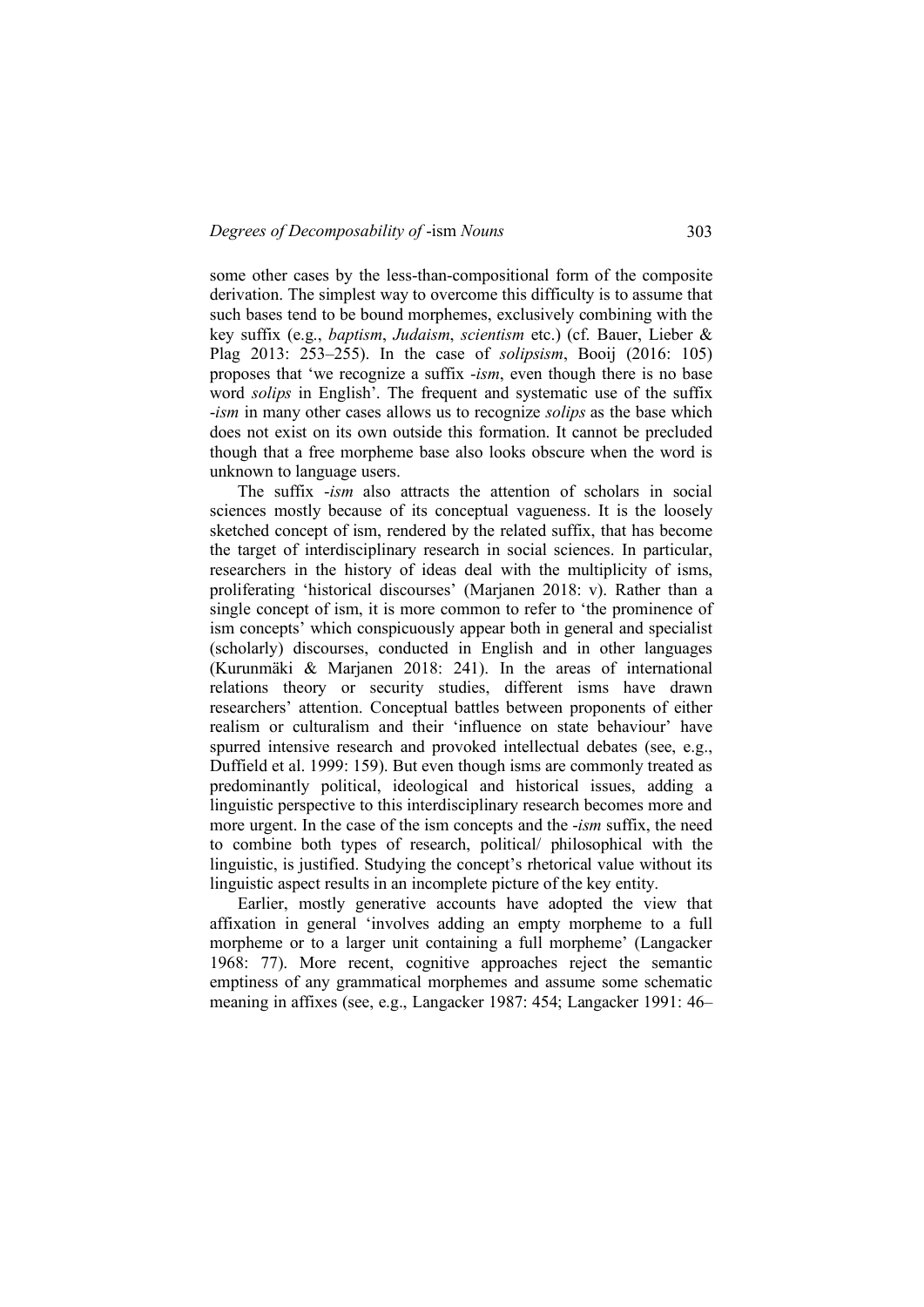50). Still, the putative meaning of an affix has remained a debatable issue. According to Adams (2001: 53–67), nominalizations in *-ism* (as abstracts) may be problematic to interpret as they often 'remain ambiguous' or have 'a single vague sense' which does not have to be spelled out more precisely. Current research in morphology further refines the position adopted in cognitive linguistics accounts. Not only does the suffix -*ism* carry some schematic meaning, but it also 'has a more specific meaning than the purely abstract or collective-forming affixes' (Bauer, Lieber & Plag 2013: 245). Rather than bearing one (specific) meaning, the suffix has also been claimed to possess multiple meanings (see, e.g., Hamawand 2008: 89; Hamawand 2013: 132).

Researchers agree that the key derivations evoke not only numerous connotations, but they trigger loaded or heavy connotations, such as political ideas and social concepts. Authors disagree over whether these connotations are intrinsically negative or not. Some researchers assume that the key nouns always designate undesirable entities and they never express even neutral senses (e.g., Marchand 1969: 245). Potentially positive derivations, such as *heroism* or *patriotism*, are claimed to be mere loans from French. Others tend to dispel this view by claiming that nouns in -*ism* do not have to be always negative in reception (see, e.g., Biermeier 2009: 340). In any case, the vitality of the suffix -*ism* and its exceptional rhetorical power does not appear to be up for debate.

The above section has focused on the alleged morphological, semantic and pragmatic complexity of -*ism* formations. The main idea to be taken from the above considerations is that what is needed is some descriptive simplification of the process of -*ism* derivation.

### *3. Origins of the Suffix and its Subsequent Development*

The main point of this section is to explore the formal and semantic richness of -*ism* nouns via their origins and subsequent developments. According to the *Oxford English Dictionary* (OED), the suffix -*ism* has been traced back to the Greek ending -*ισµός* (-*ismós*), present in Latin as -*ismus*, and appearing in French as -*isme*. Marchand (1969: 245) further classifies the suffix as ultimately Old Greek -*ismós* (sometimes -*isma*). Greek nouns in -*ισµός* are claimed to be 'nouns of action' (Algeo 2010: 233). Their formation follows a process of verbalization via the attachment of the suffix -*ίζειν* (e.g., *βαπτίζειν* 'to dip, baptize'). The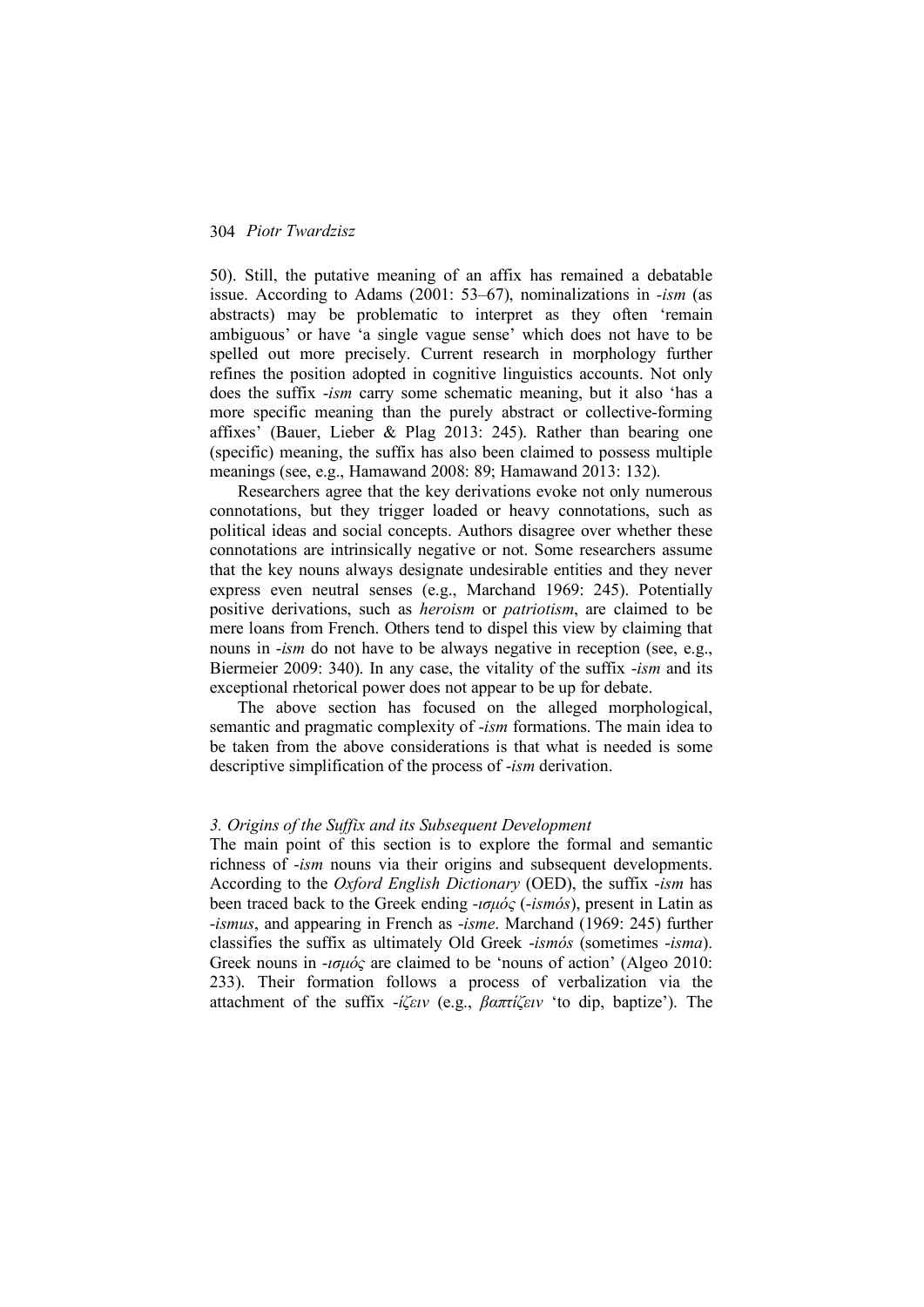relevant noun of action is *βαπτισµός* 'the action of dipping, baptism'. However, originally Greek deverbal impersonal substantives are claimed to display a different function than that seen among modern -*ism* nouns in English (and other European languages) (see Marchand 1969: 245). It is the related suffix  $-i\sigma\mu\alpha(\tau)$ , expressing the perfectivity of an act, which is considered to have given rise to the modern suffix -*ism* (OED).

While ecclesiastical terminology (e.g., *christianismós* Gr.) was entering Latin (*christianismus*) through the Middle Ages, other religionbased vocabulary, such as *Calvinismus* or *Lutheranismus*, established itself in the 16th century. From that time onwards, an increasing number of -*ismus* formations were being derived in Latin. Their English, French and other European equivalents were becoming increasingly popular throughout the 17th and 18th centuries. These were mostly scientific or scholarly terms designating 'doctrinal systems of principles', such as *Aristotelism*, *hedonism*, *idealism*, *nominalism*, *Platonism*, *Scotism* and so on (Marchand 1969: 244). Alternatively, rather than designations of serious principles, the suffix may be added to names resulting in 'pseudo-principles', such as *babyism*, *fanaticism*, *hoodlumism*, *knownothingism* and such like (Marchand 1969: 245).

Traditionally, different sources list several functions that are teased out of the uses of the suffix -*ism*. According to the OED, the major functions of the suffix -*ism* are to form:

- nouns of action, e.g., *baptism*, *criticism*, *plagiarism* etc.
- nouns expressing the action or conduct of a class of persons, e.g., *despotism*, *heroism*, *patriotism* etc., or the condition of a person or thing, e.g., *barbarism*, *parallelism*, *well-to-do-ism* etc.
- names of (religious, philosophical, political, social) systems, theories, practices etc., sometimes founded on the name of its subject, object or its founder, e.g., *Calvinism*, *Epicureanism*, *Machiavellism*, *Taoism* etc.
- names or descriptive terms for doctrines or principles, e.g., *agnosticism*, *evangelism*, *fanaticism*, *paganism* etc. Journalists would use the suffix to create often jocular, compound-like nonce-formations, e.g., *anti-state-churchism*, *can't-help-myselfism*, *19th-century-ism* etc.
- terms denoting a peculiarity or characteristic, esp. of language, e.g., *Americanism*, *Latinism*, *Scotticism*, *Southernism* etc. Also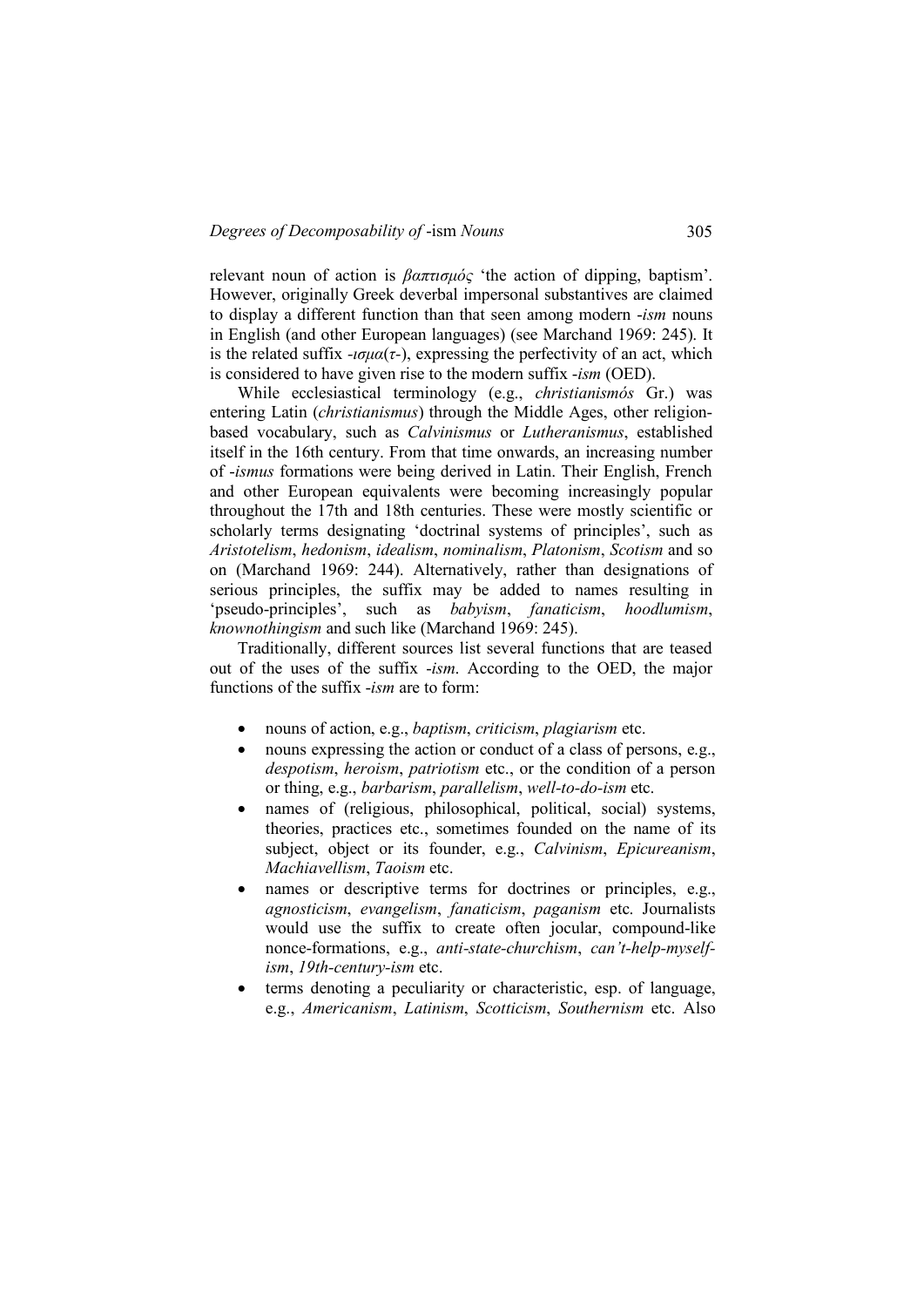names designating a peculiarity or characteristic of the language, style, or phraseology of a writer, speaker, character in fiction etc., e.g., *Carlylism*, *De Quinceyism*, *Montesquieuism* and many others.

- nouns with the sense 'belief in the superiority of one over another', e.g., *racism*, *sexism*, *speciesism* etc.
- nouns with the sense 'discrimination or prejudice against on the basis of', e.g., *ageism*, *heightism*, *faceism*, *sizeism*, *weightism* etc.

To this, Marchand adds cases in which suffixed forms designate 'abnormal conditions' used in medical contexts, such as *alcoholism* and others (Marchand 1969: 245). Recently, more abstract and detailed semantic designations of -*ism* nouns have been added, for example: kinds of speech (e.g., *abnegationism*) or scientific (or pseudo-scientific or mock scientific) fields of study (e.g., *biologicalism*) (Bauer, Lieber & Plag 2013: 253–254).

Not only the suffix -*ism*, but also the noun *ism* with its etymology has been outlined in the OED. The noun *ism* (pl. *isms*) is in current use, designating 'a form of doctrine, theory, or practice having, or claiming to have, a distinctive character or relation; chiefly used disparagingly'. The full autonomy of the noun *ism*(*s*) can however be questioned, as it tends to appear in the company of one or more other -*ism* formations. Nevertheless, solo appearances of the noun *ism*(*s*) can also be found within a sentence.

### *4. Extralinguistic Motivations over Decades*

Historical developments of -*ism* nouns can be traced, to some extent, on the basis of data obtained from the *Corpus of Historical American English* (COHA) (https://corpus.byu.edu/coha/) (Davies 2010–). Basic quantitative tendencies of such nouns can be fairly easily established in a time frame from 1810 to 2009, divided into decades. The raw frequencies of -*ism* nouns under the 'list' option were obtained on 7 October 2018. The search item was the simple string \*ism.

Raw frequencies across -*ism* nouns differ markedly. The most frequently used word type with the suffix -*ism* is *criticism* with 13,510 tokens (i.e., occurrences in which *criticism* has been recorded in COHA). The second most frequent noun is *patriotism* with 4,931 tokens. After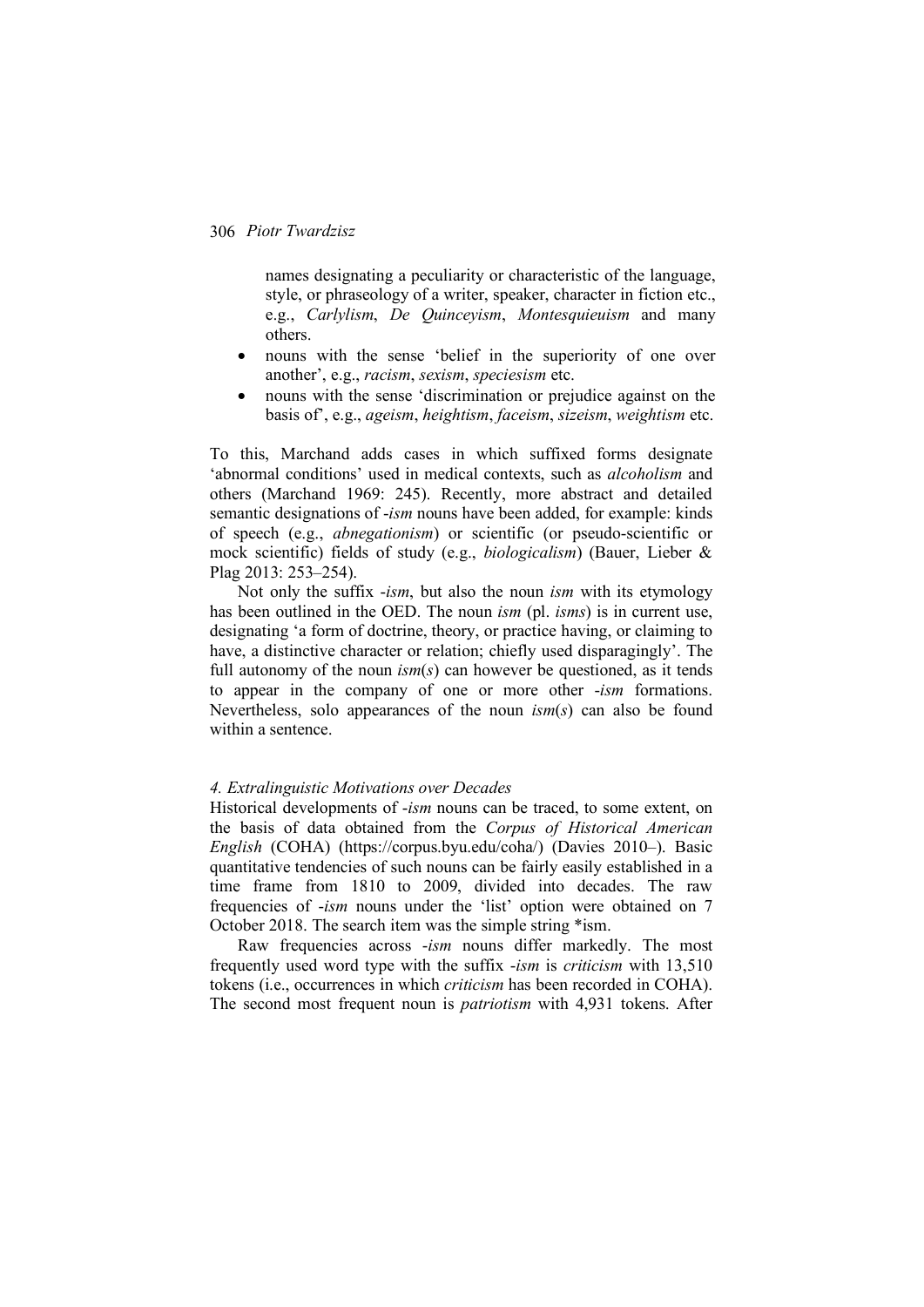### *Degrees of Decomposability of -ism Nouns* 307

that, token frequencies fall rather rapidly. *Materialism*, as type no. 32, has 1,054 tokens. *Modernism* (no. 57) has 508 tokens. *Automatism* (no. 194) has, by comparison with the above, as few as 100 tokens. One-digit tokens begin with *ultraconservatism* (no. 637). The type *polymerism* closes the 1-to-1000 list, exemplified with as few as 4 tokens. Among 1,700 types obtained in the search, as many as 63% carry between one and nine tokens each. Another 26% of the types examined are represented by tokens with frequencies between 10 and 99. It is only about 11% of all types that have 100 and more tokens. Though not submitted to further scrutiny, types between 1,001 and 1,700 have been briefly looked at. From *polygenism* (no. 1,001) to *shiism* (no. 1,029), the numbers of tokens are 4 each. Between *shinto-ism* (no. 1,030) and *monoculturalism* (no. 1,211), each type has 3 tokens. From *monometalism* (no. 1,212) to *shamateurism* (no. 1,639), all types display two tokens each. Finally, between *shandy-ism* (no. 1,640) and *solitaryheroism* (no. 1,700), each type is recorded once only. The list of hapax legomena goes on beyond the 1,700 cut-off point. Tokens with low-frequencies and *hapax legomena* are indicative of high morphological productivity (Baayen 1989; Baayen & Renouf 1996; Hay & Baayen 2002; Plag, Dalton-Puffer & Baayen 1999). However, in this analysis, once-only words have not been further examined due to exceedingly dispersed large numbers of data.

One conspicuous effect observed across the data is a tendency to decrease frequencies of use over the decades. Most word types evidently decrease their occurrences or disappear altogether towards the year 2000. A total of 90–94% drop in overall token frequency has been observed. Furthermore, the complete disappearance of 53% of all word types around the year 2000 has been noted. The following regular pattern emerges: the word types with the lowest frequencies are particularly prone to rapid demise. If a particular word type no longer attracts the attention of language users, it goes out of use and terminates its course. Presumably, higher frequency types are less susceptible to total loss because their frequencies buoy them for uptake among speakers from generation to generation.

Some types do not disappear, but even increase their frequencies around the year 2000. The numbers of such types are not high. They are typically between 4% and 10% of all word types. This increase in or continuation of use at the same level is motivated by all kinds of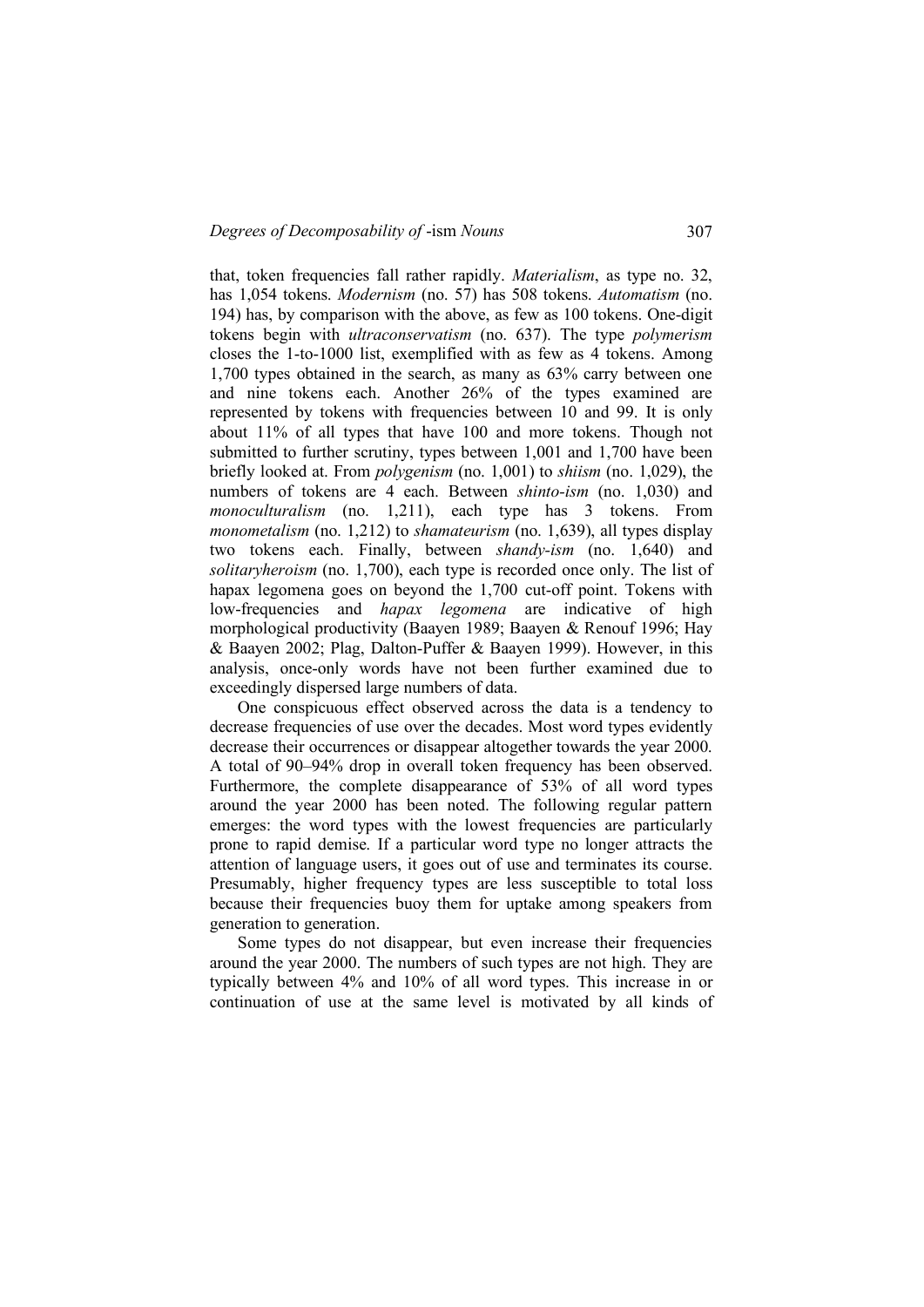pragmatic factors which keep a given noun constantly in need of conveying valid concepts. These pragmatic motivations are changeable and mostly unpredictable. New motivations appear every now and then, triggered by conspicuous individuals, events or phenomena.

There are a few cases in which a noun is active for some decades in the past, disappears and then re-appears again shortly before, in or soon after 2000. Take, for instance, *islamism* and *shintoism*. The former was mildly active between 1940 and 1950. Then it disappeared for forty years and returned in 1990 (12 tokens) and 2000 (5 tokens). The latter was seldom used between 1890 and 1910 as well as in 1940. After an absence of forty years it resurfaced in 1990 (2 tokens) and 2000 (1 token). Nouns in -*ism* that make a sudden appearance or a sharp increase before or in 2000 are relatively infrequent in COHA. These are, for example (ordered according to their word type number): *multiculturalism*, *creationism*, *postmodernism*, *ecotourism*, *wahhabism*, *globalism*, *mentalism*, *exceptionalism*, *consequentialism*, *dialogism*, *heterosexism*, *judgementalism*, *cognitivism* and *jihadism*. They cluster around a few overarching themes. Once speakers judge a certain phenomenon as worth naming, the derivation of a relevant -*ism* noun is motivated. Finally, there are several types which have retained the same number of occurrences in 2000 as the preceding record of more than 0. Such cases are relatively rare.

#### *5. Construction Schemas*

Factors motivating speakers to derive and use certain derivations at a given point in time lose their force or vanish at a later stage. As a result, speakers lose interest in using irrelevant nouns. Or else, extralinguistic factors do not wane and continue to prompt speakers to use still relevant nouns. Special conditions may trigger the rise of a specific category of names representing a dominant theme. Word types such as *counterterrorism*, *antiterrorism*, *bioterrorism*, *cyberterrorism* etc. illustrate such a specific category consisting of terms designating security issues and contemporary threats which appeared in the 1980s and were magnified through the 1990s and the 2000s. The currency of these issues and the proliferation of the relevant terminology is reflected in alternate spelling variants (see COHA). Without doubt, extralinguistic motivations steer changing frequencies, as seen above.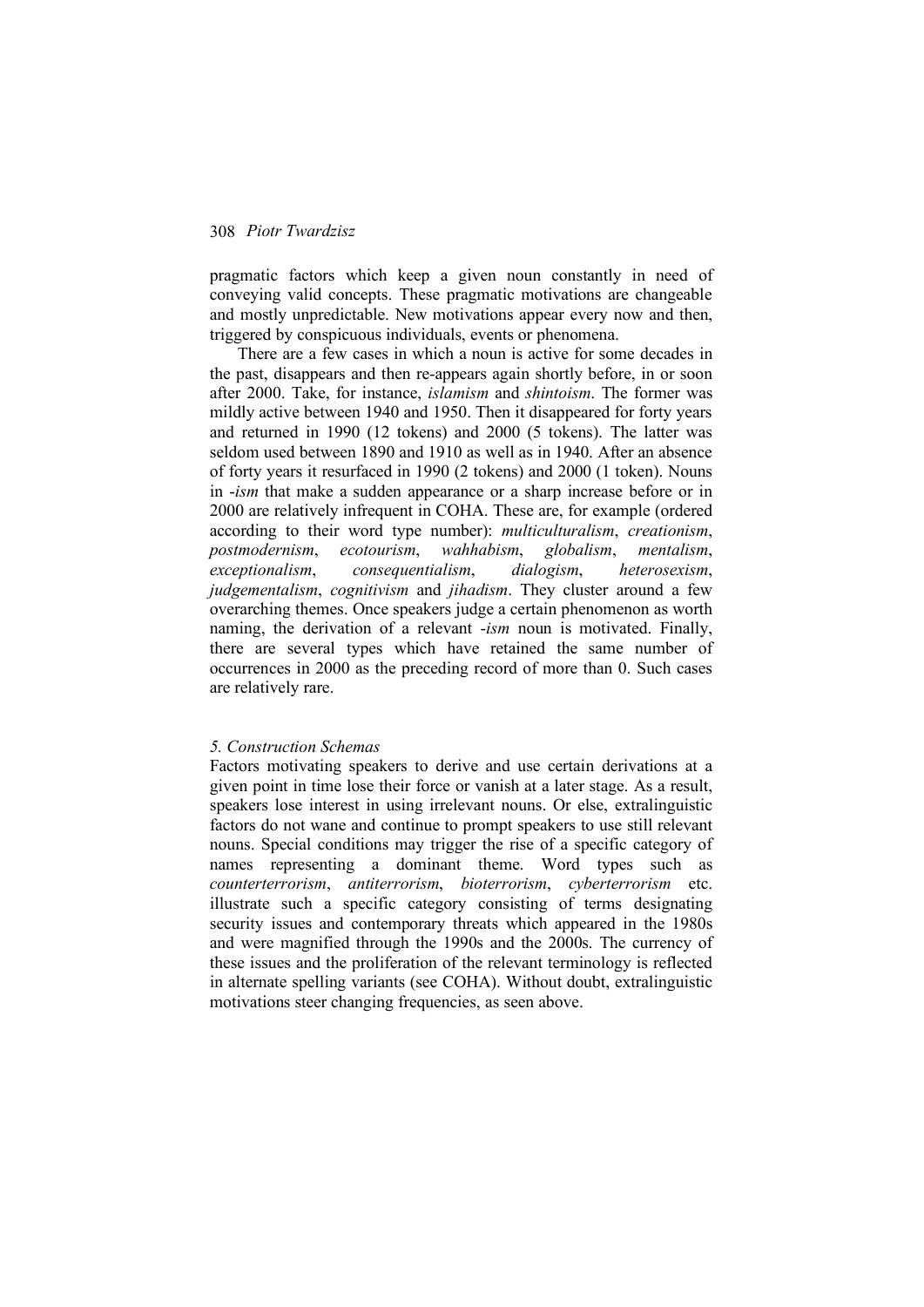#### *Degrees of Decomposability of -ism Nouns* 309

However, the resultant nouns in -*ism* are regularly assembled from smaller components according to some linguistic principles. Numerous low-frequency items and hapaxes are constructed, used sparsely and then discarded. Their construction is carried out according to some simple procedure which cannot—presumably—take into account the semantic complexities implied by the OED or corpus findings. It is doubtful if speakers consciously attend to diverse semantic specifics ascribed to numerous instances. The construction process, which results in so many derivations, should be formally straightforward and semantically (pragmatically) unencumbered. Pragmatic motivations are on hand to interpret novel formations, but construction schemas must be salient enough to guide the derivation process itself.

It seems that there is a very general lexico-semantic mechanism which sanctions the derivation of novel forms and the use of already existing ones. This mechanism possibly takes the form of a construction schema which integrates two or more components with a varying amount of detail (cf. Langacker 1987: 84–85). The number of morphemes potentially involved is theoretically unlimited, with two (*ageism*), three (*postmodernism*) or four (*anti-Americanism*) constituting average numbers. In such cases, the suffix -*ism* is perceived as a decomposable item as the rest of the nominalization can function on its own. A construction schema sanctioning such cases may be represented in the following way: [[NAME]-[ISM]]. The constituent [NAME] stands for what precedes the suffix, no matter how internally complex this part is (e.g., *terror* or *counterterror*). This notation roughly corresponds to the representation of the semantic pole of a category (cf. Langacker 1987; Langacker 1991). The hyphen between the two components marks the possible decomposability of the entire formation.

However, there are numerous cases where the composite whole feels less decomposable (e.g., *autism*, *communism*, *metabolism*, *neologism*, *optimism* etc.). This is due to the fact that the removal of the suffix -*ism* leaves an unattested entity. Such -*ism* nouns are interpreted by speakers as whole words rather than derivatives. The (semantic) contribution of -*ism* as a suffix is minimal here as it is fully or partially integrated with the rest of the word. Decomposability is a matter of degree and depends on the analysability of a given formation, among other factors. Analysability, in turn, is highly subjective as it is perceived by language users. Some of the above solidified formations are felt as slightly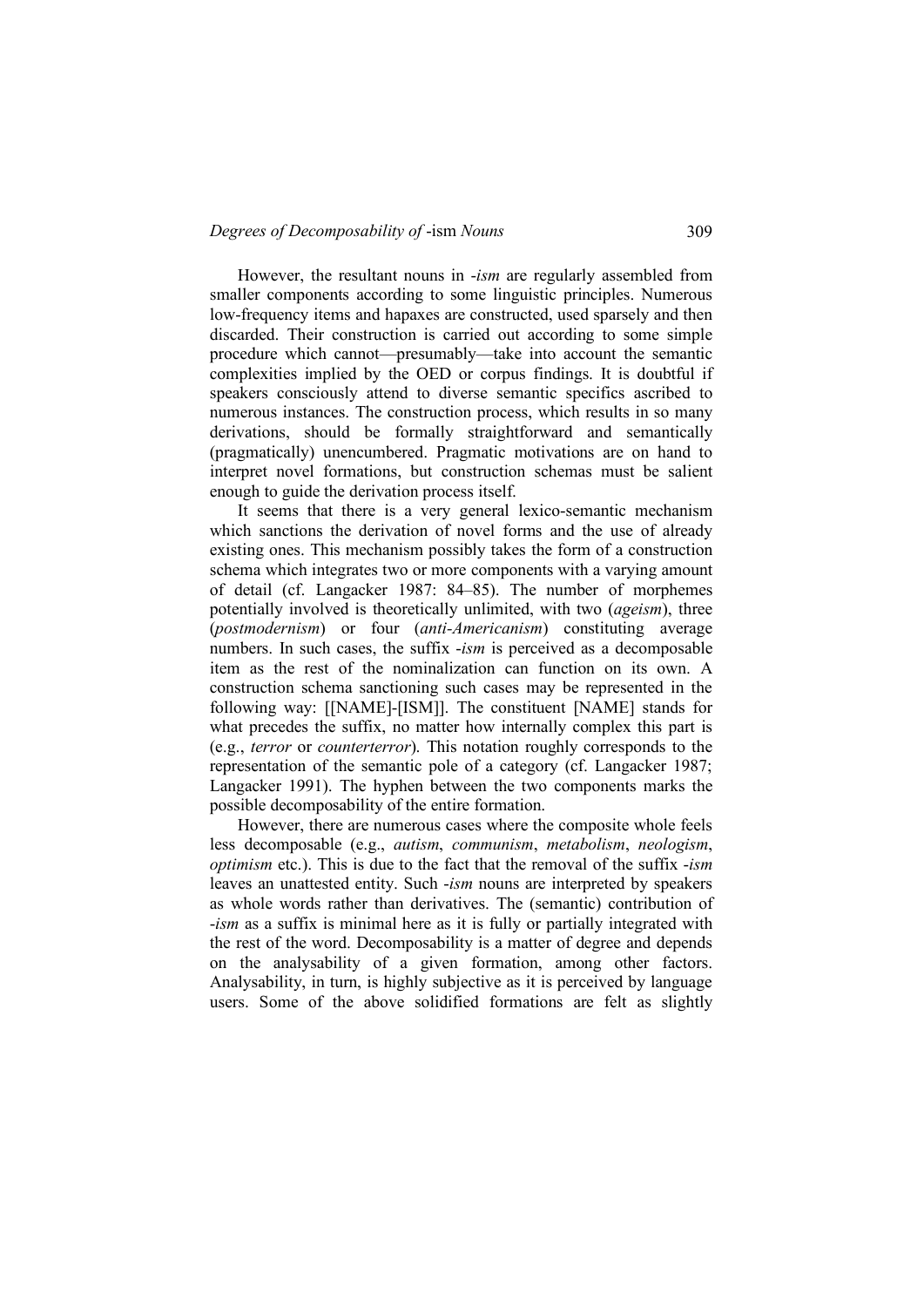decomposable. In such cases, the schema [[NAME][ISM]] might symbolize some minimal decomposability. Others, which are firmly solidified are better sanctioned by the schema [NAMISM], which minimizes the recognition of the derivational base.

In any case, NAME stands for (the approximation of) any concept that is worth of employing in the composite formation, frequent or infrequent. ISM designates an abstract concept whose phonological form bears much of its schematic sense. The three general schemas: [[NAME]-[ISM]], [[NAME][ISM]] and [NAMISM] significantly simplify the alleged lexico-semantic complexity imbued in numerous -*ism* nouns. Some of these nouns are perceived as derivations rather than unitary items since their bases typically appear more frequently than the suffixed forms (e.g., *cognitive* – 16,318 vs. *cognitivism* – 25; COCA, 17 July 2019) (cf. Hay & Baayen 2002). The idea is that speakers would be more likely to parse words as composite when the base is more frequent than the derivative in a corpus. However, one should keep in mind that speaker perceptions may vary over time as frequencies and extralinguistic factors change.

# *6. Construction Schemas with Politicians' Surnames*

Our theoretical assumption of construction schemas will be applied to a fragment of -*ism* formations. These involve personal names as derivational bases. Personal names, also known as *anthroponyms*, form a subclass within proper names 'by which an individual is known', according to the *Merriam Webster Dictionary*. Characteristic of political, economic, historical and geographic entities, proper names—more generally—are nominal categories which denote unique entities (Van Langendonck 2007: 17, 87). A unique entity represented by a proper name is an 'entity of which there is only one' (Hockett 1958: 312). In a default situation, where uniqueness is expected to be the norm, proper names also perform an identifying function. They identify persons, entities or objects, by singling them out from among similar such persons, entities or objects. Such naming can be compared to labelling whatever proper names, 'mere identification marks', are meant to identify (Ullmann 1962: 73–77). Derivations in -*ism* are based either on personal names themselves (e.g., *Marxism*, *Platonism*, *Thomism* etc.) or adjectives derived from these names (e.g., *Baconianism*, *Hegelianism*,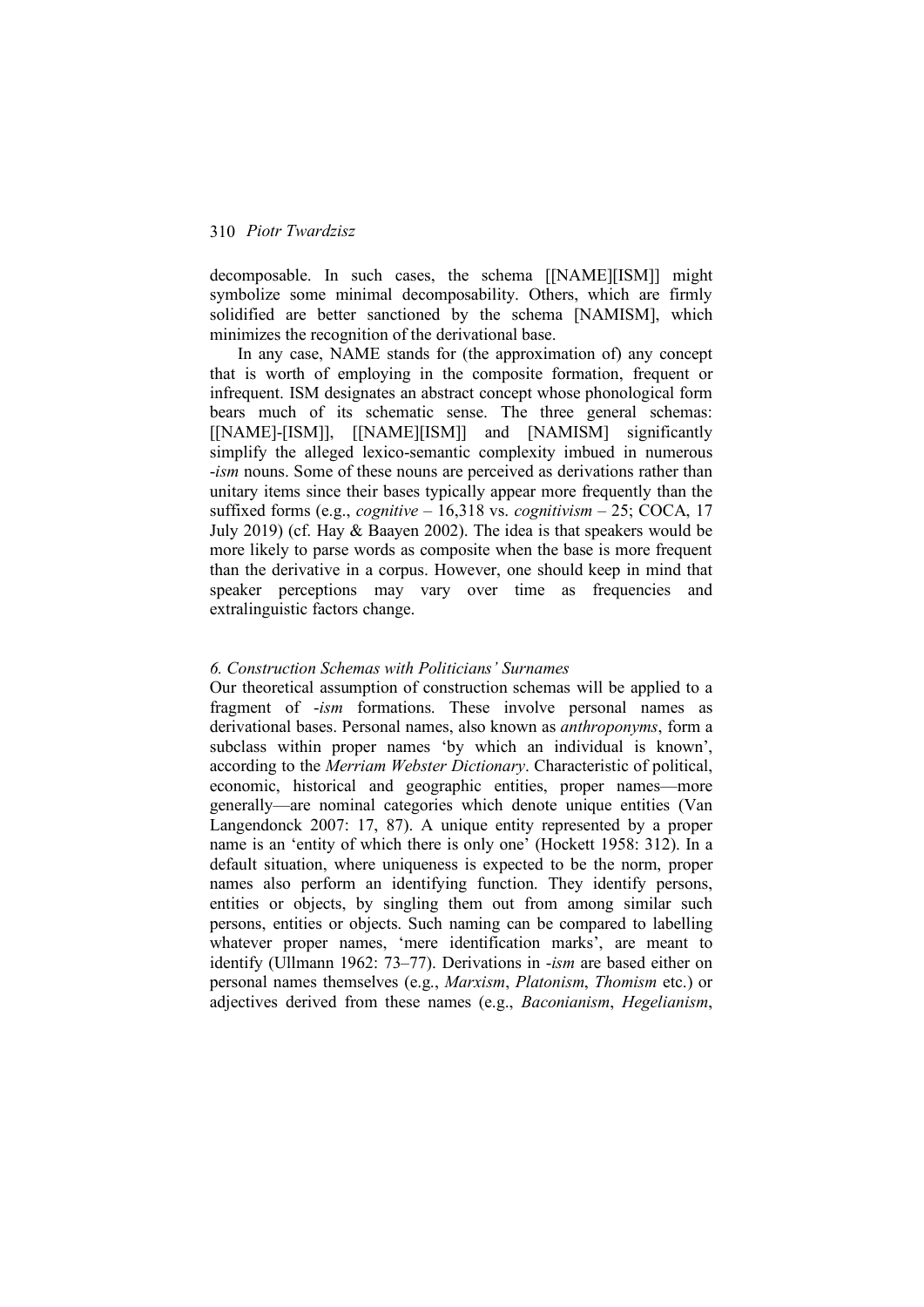*Leibnitzianism* etc). There are also spelling variants, such as *Kantism*/*Kantianism*, *Lutherism*/*Lutheranism* etc. (Marchand 1969: 246). Both the suffix -*ism* and derivations with it are called epithetical in Bolinger (1968: 268).

Before we apply sanctioning construction schemas to this fragment of -*ism* derivations, let us summarize the results of the actual data retrieval process. The names obtained in this process will serve as instantiations of the construction schemas in question.

#### *6.1. Results of the COCA search*

The task involved establishing a database of nominalizations based on politicians' surnames with the suffix -*ism* appended to them (Jafiszow 2017). The analysis consisted in a corpus search and manual post-editing of the results. Initially, 4,000 word types with the ending *\*ism* were retrieved from The *Corpus of Contemporary American English* (COCA) (Davies 2008–). The search period covered the years 1990–2015, available at the time. Two written genres were sourced: academic and journalistic, the latter combining popular magazines and newspapers. The nominalizations obtained in this initial search included: (academic) 2,534 types with 114,903 tokens and (journalistic) 1,935 types with 96,353 tokens. These figures relate to word types with -*ism* appended to any derivational bases. Next, only -*ism* nominalizations with politicians' surnames were visually identified. As a result, 37 types (surnames) with 1,333 tokens were found in academic texts and 52 types with 861 tokens were collected in journalistic texts. Politicians' surnames constitute between 0.9–1.2% of all bases for -*ism* nominalizations obtained in both genres. So, this is indeed a fragment of the entire phenomenon of -*ism* noun formation.

The majority of -*ism* noun types used in academic texts (31/37) are also found in journalistic texts (31/52). These are:

Bonapartism, Brezhnevism, Browderism, Cameronism, Carterism, Castroism, Clintonism, Fayyadism, Francoism, Garveyism, Gaullism, Hitlerism, Jacksonianism, Jeffersonianism, Kemalism, Khomeinism, Leninism, Maoism, Marxism, McCarthyism, Mobutuism, Nasserism, Nixonism, Peronism, Putinism, Reaganism, Stalinism, Thatcherism, Titoism, Trotskyism and Wilsonianism.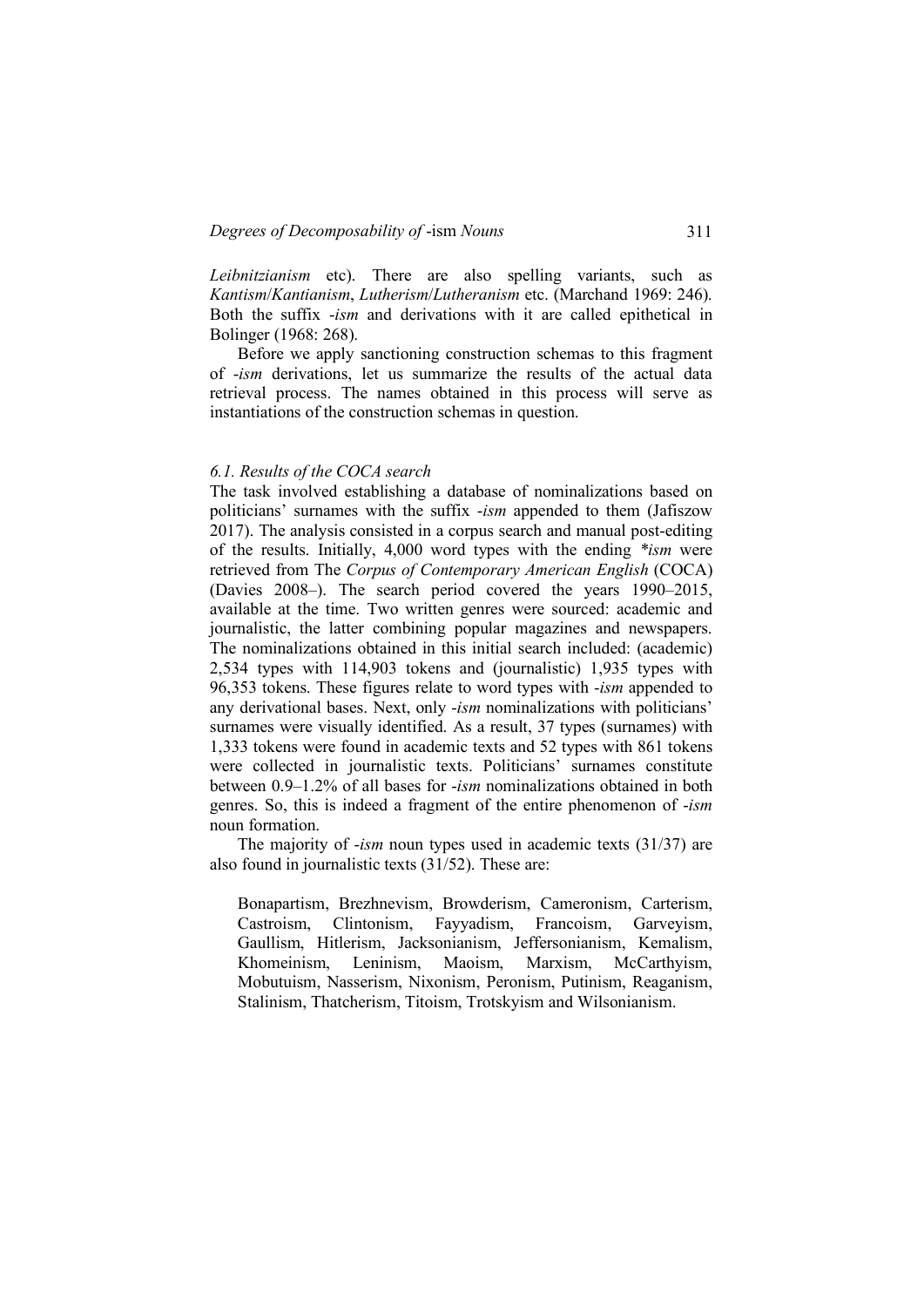The above shared nominalizations were recorded as many as 2,194 times (tokens) in all sources combined. The remaining six noun types (out of 37) found only in academic texts are:

Bourguibism, Genscherism, Kadarism, Madisonianism, Obamaism and Rooseveltism.

These were recorded 12 times (tokens). By contrast, 21 out of 52 noun types found only in journalistic texts are:

Buchananism, Bushism, Churchillism, Gingrichism, Goldwaterism, Gorbachevism, Kimism, Kingism, Lincolnism, McGovernism, Perotism, Poujadism, Romneyism, Saddamism, Schroederism, Stimsonism, Sungism, Trumpism, Wallaceism, Zhirinovskyism and Zhivkovism.

These were recorded 51 times (tokens). The higher number of nouns (21) found only in journalistic texts may suggest that this genre offers a better habitat for novel formations than the academic genre. However, all the -*ism* noun tokens with surnames distributed across both academic and journalistic texts constitute 97% of all uses. The -*ism* nouns left to be allocated to either genre separately constitute a 3%-minority of tokens. Ascribing greater hospitality for -*ism* names to one genre only is not clearly evidenced.

Although, both genres host different numbers of tokens of particular shared types, certain quantitative similarities between shared types can also be detected. For example, the lexicalized form *Marxism* is the most frequent type in both genres, reaching 720 tokens in academic and 327 in journalistic. Other lexicalized forms show similar effects, for example, *Leninism*, *McCarthyism* or *Peronism*. Ten other names have two-digit frequencies, five of them shared by both genres (*Maoism*, *Reaganism*, *Stalinism*, *Thatcherism* and *Wilsonianism*), and five belonging to either genre (*Clintonism*, *Fayyadism*, *Kemalism*, *Nasserism* and *Putinism*). Sixty-six -*ism* noun types are low, one-digit figures. Here, the number of hapaxes in both genres is significant. In academic texts, nine out of 37 -*ism* noun types occur only once. More specifically, only two (*Kadarism* and *Obamaism*) out of nine hapaxes are concurrently genre-specific.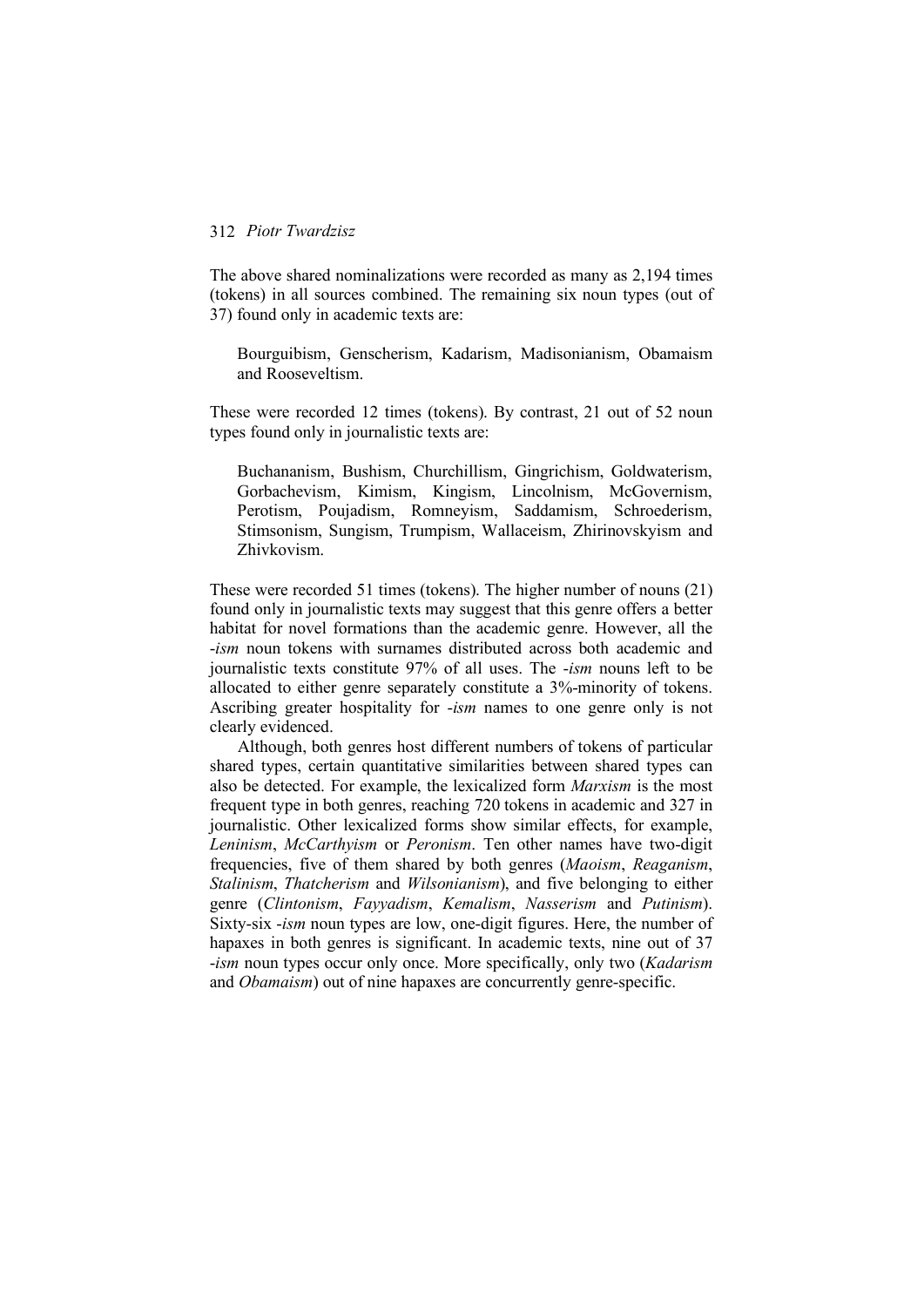#### *Degrees of Decomposability of* -ism *Nouns* 313

In journalistic texts, 21 out of 52 -*ism* noun types occur only once. But, it is 12 out of 21 hapaxes that are found only in this genre. These are: *Churchillism*, *Goldwaterism*, *Gorbachevism*, *Kimism*, *Kingism*, *Lincolnism*, *Romneyism*, *Stimsonism*, *Sungism*, *Wallaceism*, *Zhirinovskyism* and *Zhivkovism*. The higher proportion of hapaxes across journalistic texts may further support the initial hypothesis that these sources constitute a more hospitable environment for -*ism* neologisms with politicians' surnames. But again, any specialist contexts should be able to generate *ism* concepts that are 'nameable' by means of relevant nominalizations (Bauer 2001: 43; Plag 1999: 40). Scholarly texts are also saturated with hapaxes, though to a lesser degree than journalistic texts.

#### *6.2. Lexicalized nouns*

A perfunctory look at a few dictionaries (e.g., *Collins Dictionary*, *Oxford English Dictionary* and *Merriam Webster Dictionary*) shows that approx. 50% of the nominalizations collected in the COCA search have been listed there. Some of these, for example, *Marxism*, *Leninism* or *Stalinism*, are recorded in many dictionaries. Nouns with 20 tokens or more in both genres have been found in the above three dictionaries, except for *Clintonism*. Types with lower numbers of tokens are lesser candidates for lexicalization. Fourteen nominalizations from among those with 10 tokens or less have been found in popular published dictionaries.

The OED provides definitions for 25 of the above-mentioned nominalizations. All of these defined nouns are already established in English in a substantial historical perspective. The OED does not list nouns which can be considered as current, such as *Kimism*, *Obamaism*, *Putinism* or *Trumpism*. Also, the OED does not define established names which have not been universally adopted and circulated, for example, *Genscherism*, *Gingrichism*, *Kadarism* or *Zhivkovism*. Nominalizations found in both genres in COCA seem to be better candidates for lexicalization in the OED. Nouns found only in either genre seem to be too novel for the OED to be listed and defined there. All definitions of the key nouns in the OED are organized according to the same pattern. Each nominalization is qualified with one or a few of the following designations: {*political*/ *economic*/ *social*}, {*principles*/ *doctrines*/ *philosophy*/ *movement*/ *actions*/ *methods*/ *ideas*/ *policies*}, {*associated with*/ *attributed to*/ *advocated by*/ *pursued by*/ *propounded by*/ *held by*},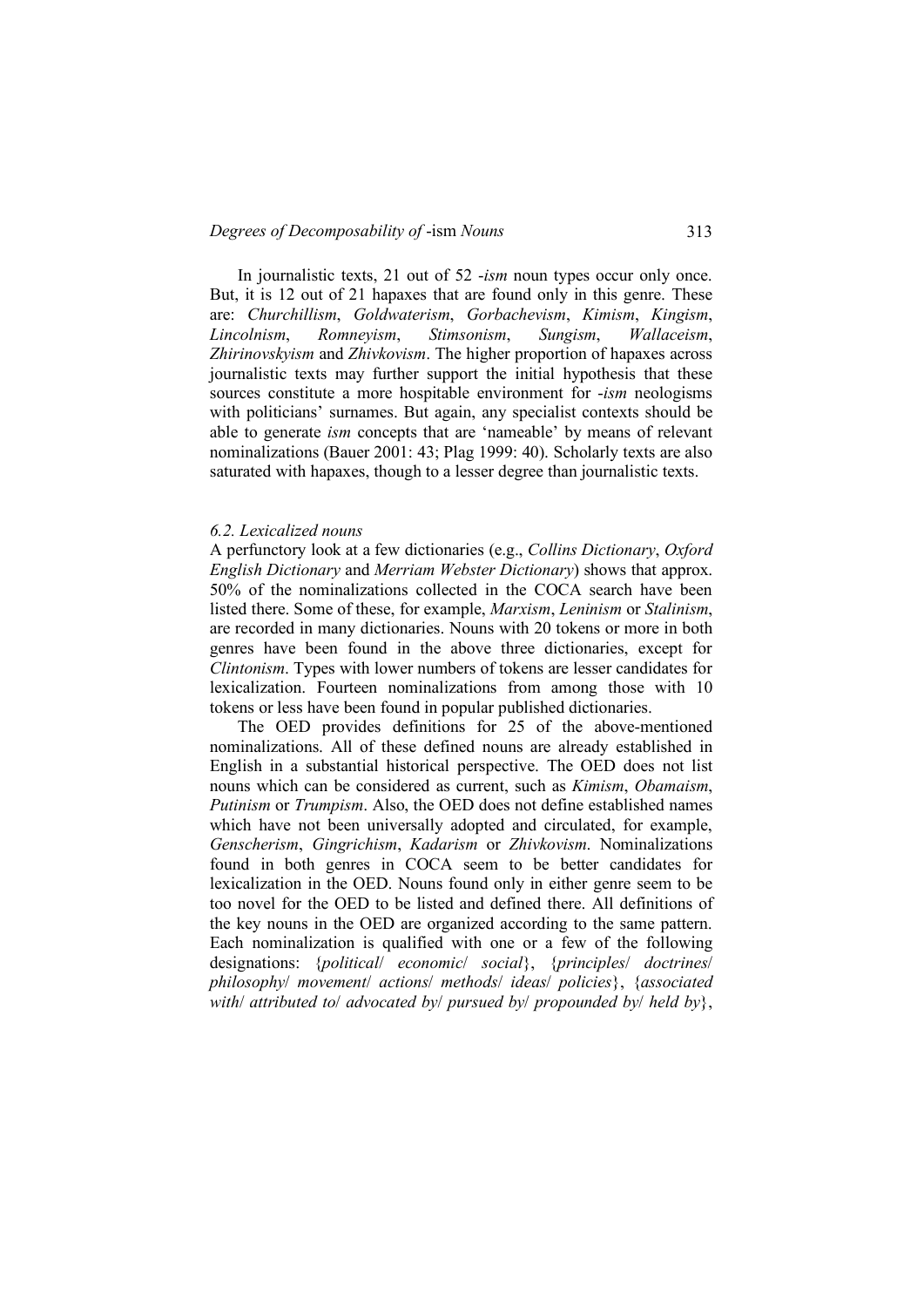{*adherence to*/ *support of*}. These designations are accommodated in consistently constructed definitions. Some, if not all, -*ism* nouns with politicians' surnames listed in the OED can be described with even more specific designations. Depending on a particular name type, highly specific designations have been employed to supplement the usual general statements, for example:

• Kemalism: '… aimed to create a modern republican secular Turkish state out of a part of the Ottoman empire'

The amount of detail included in such definitions is theoretically limitless, as evidenced in the following example:

• Poujadism: '… in France during the 1950s by Pierre Poujade, who in 1954 founded a populist right-wing movement for the protection of artisans and small shopkeepers (*Union de Défense des Commerçants et Artisans*), protesting chiefly against the French tax system then in force. Now also: any similar populist movement of the right identifying itself with the interests of small businesses'

The full description and comprehension of highly specialist formations may necessitate an encyclopaedic definiens. However, the derivation of such nominalizations can still be based on a schema which provides the necessary structure and meaning, without the encyclopaedic detail.

According to COHA, *Reaganism* and *Thatcherism* appeared in English in the 1980s and were both recorded 18 times in this decade. The two decreased their use towards the year 2000, with the latter disappearing altogether. In the 1990s, *Clintonism* was recorded four times, dropping to one occurrence in the 2000s. Thus, such nominalizations can be found wherever there is some motivation for them to be coined and used.

Nominalizations with politicians' surnames may be interpreted in many different ways by different individuals from the same place or by different speakers from different countries. There are different interpretations of *Thatcherism* within the UK, as well as in and out of the UK. There are different interpretations of *Stalinism* in and out of East Central Europe. There were/are different interpretations of *Mobutuism* in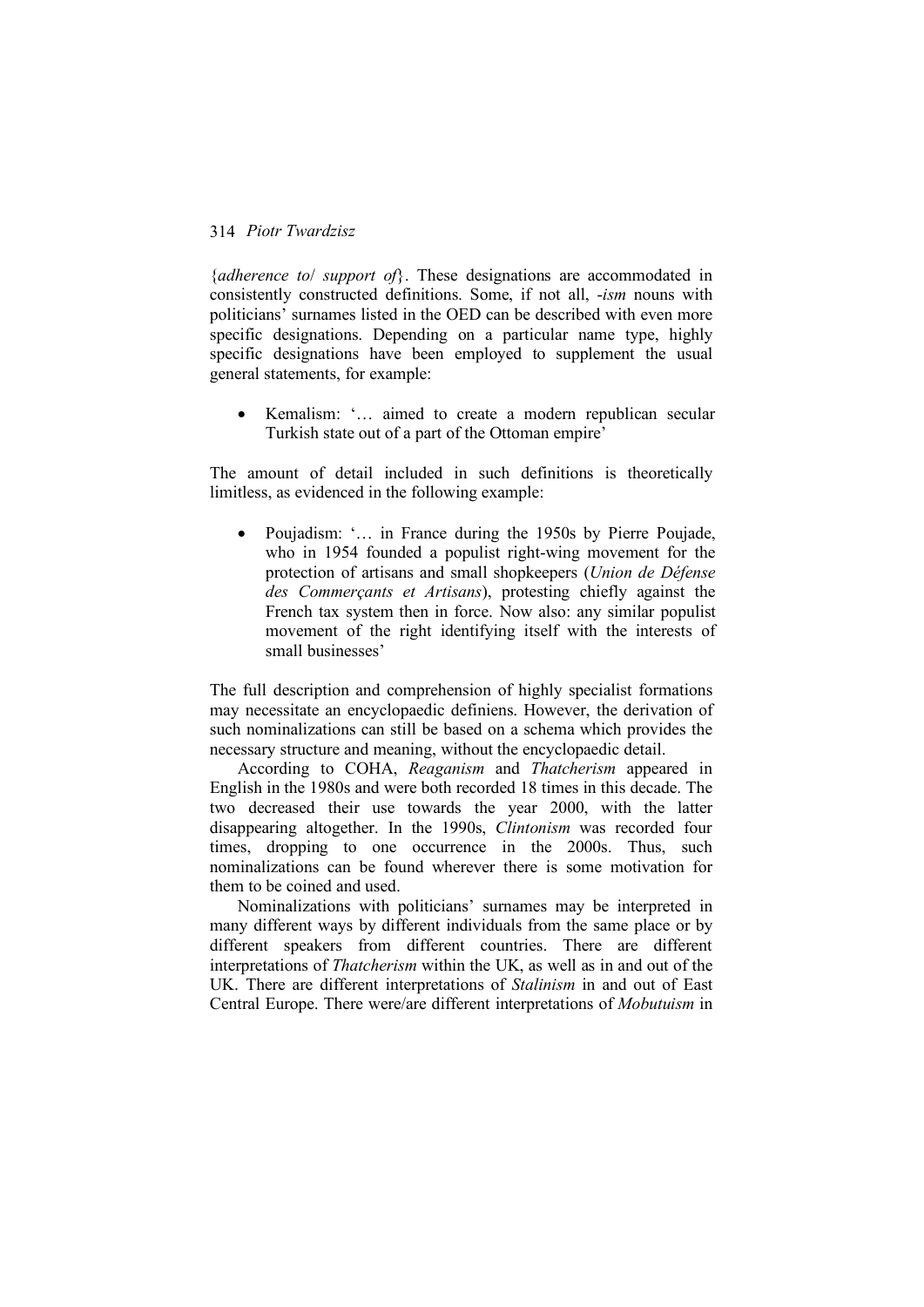former Zaire and today's DR of Congo and anywhere else. It is very important that inevitable interpretations, connotations and associations are kept aside. Derivational processes, both in the formal and semantic sense, are sufficiently sanctioned by rigorously designed construction schemas.

#### *6.3. Local construction schemas*

Derivations based on politicians' surnames constitute a unique subcategory. Let us refer to this small area of word-formation as *surnamism*. The suffix -*ism* is the same semantically indeterminate element as that attached to all other bases. It is the base, identified as a politician's surname, that differentiates surnamisms from other derivations in -*ism*. Pragmatics aside, the formation of new -*ism* nouns and activation of low-frequency items must be guided by a pattern or patterns. Such patterns must be sufficiently precise in formal and semantic detail, but also should retain a certain generality to serve as templates for further formations. In contexts in which -*ism* nouns are most often used, construction schemas must contain an element corresponding to the name involved in the process and the key suffix. Names, such as politicians' surnames, are natural elements of political contexts.

The involvement of construction schemas in the process is particularly visible in the case of novel formations and low-frequency nouns. Speakers motivated by new circumstances coin novel nouns to name new concepts. The (often temporary) prominence of a particular politician's surname is critical for making individual choices. Numerous *hapax legomena* collected in the search signal individual authors' choices often made on the spur of the moment. The resultant formations are assembled automatically on the basis of very limited stimuli. One of these prompts is a politician's surname itself, prominent enough to constitute conceptual input. Another stimulus is an abstract conception evoked by the input surname with the suffix appended to it.

In general, -*ism* nouns with politicians' surnames are among the most decomposable derivations. However, they are not decomposable to the same degree. The identification of the component to the left of the suffix is fairly straightforward. However, its recognition as a politician's surname depends on the speaker's extralinguistic knowledge. The point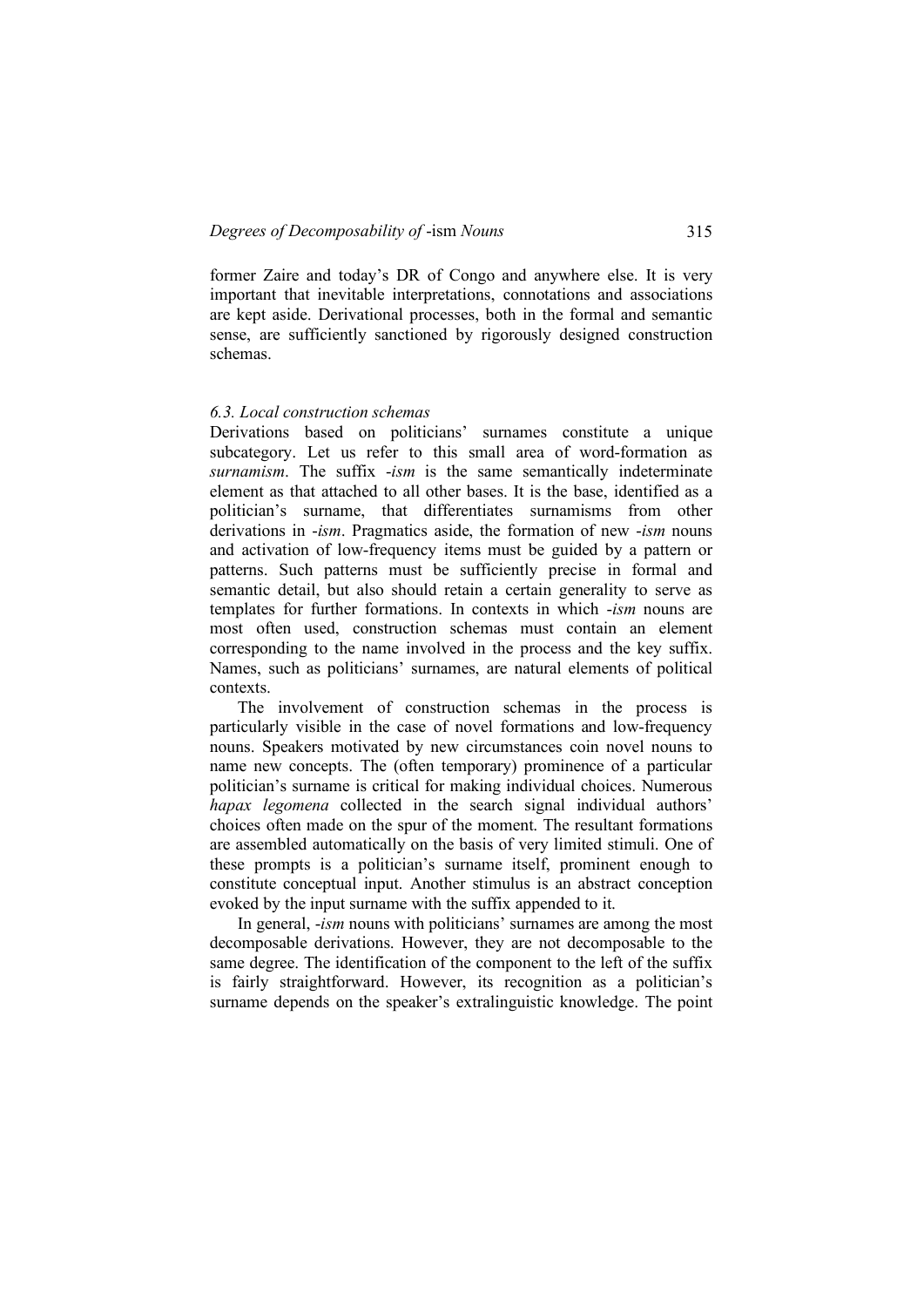here is that some of the construction schemas are more decomposable, others less so, and still others are not decomposable at all. This hierarchy reflects the degrees of the decomposability of individual formations in -*ism*. In other words, the presence of the two components is not felt in the same way in every case.

Let us propose the actual construction schemas, based on three degrees of decomposability of their components. The concatenation of the two components, a politician's surname and the suffix -*ism*, is handled by the following construction schemas: [[SURNAME]-[ISM]], [[SURNAME][ISM]] and [SURNAMISM]. Depending on the degree of the integration of the two components, either [SURNAMISM], or [[SURNAME][ISM]] or [[SURNAME]-[ISM]] primarily sanctions a particular derivation with a politician's surname. For example, the lexicalized noun *Marxism* is sanctioned primarily by [SURNAMISM]. *Thatcherism* is presumably sanctioned by [[SURNAME][ISM]]. While the derivation *Obamaism* is sanctioned by [[SURNAME]-[ISM]], most probably. The degree of the integration of the components is largely a subjective factor, which cannot be measured. In any case, both components also sanction each other's participation in each schema. The politician's surname is primed for the suffix, and the latter is motivated by the actual realization of a surname.

In fact, some measurability can be proposed to see how decomposable, or integrated, the two components are. One way to check whether surnamisms are likely to be easily parsable is to check the frequency of the base and the respective derivation in a corpus. If the base is far more frequent than the derivation, it would indicate the productivity of the process and a high degree of decomposability of the formation. Indeed, a quick COCA check (19 July 2019) confirms exceedingly higher frequencies of politicians' surnames over their respective -*ism* derivations, for example: *Brezhnev* (418) ~ *Brezhnevism* (7), *Bush* (114,305) ~ *Bushism* (7), *Cameron* (6,570) ~ *Cameronism* (2), *Clinton* (104,353) ~ *Clintonism* (42), *Nixon* (13,190) ~ *Nixonism* (2), *Reagan* (24,238) ~ *Reaganism* (79), *Roosevelt* (8,807) ~ *Rooseveltism* (3), *Thatcher* (2,417)  $\sim$  *Thatcherism* (93). One objection may be raised regarding lexicalized derivations designating established ideologies of the past, where the surname's frequency also exceeds that of the -*ism* noun, for instance: *Hitler* (7,048) ~ *Hitlerism* (26), *Lenin* (1,483) ~ *Leninism* (82), *Marx* (3,075) ~ *Marxism* (1,029), *Stalin* (3,545) ~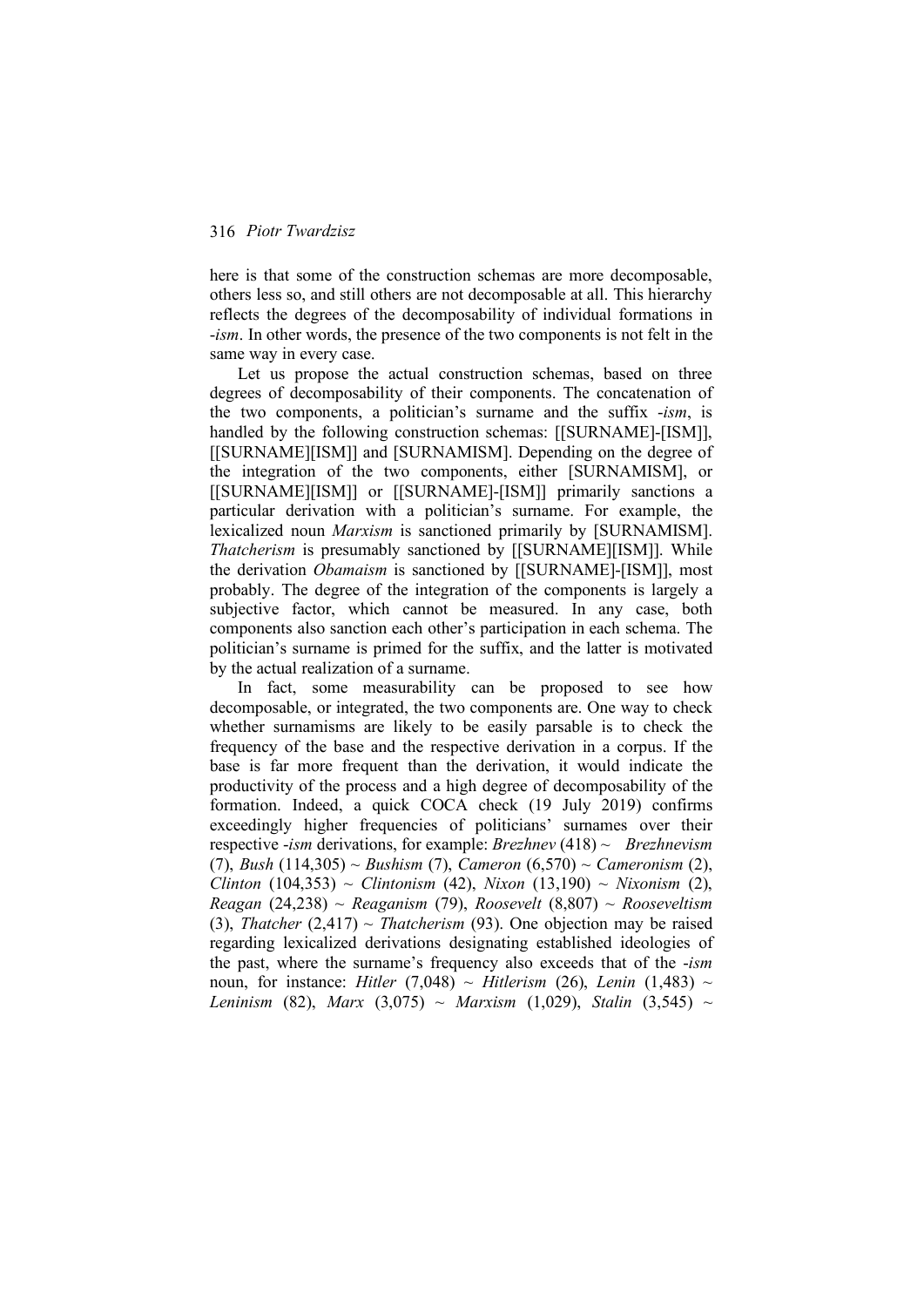*Stalinism* (194). In such cases, it can be argued that the -*ism* derivations are perceived as less decomposable than the *Bushism* types. The high degree of lexicalization of *Leninism*, *Marxism*, *Stalinism* etc. makes them sufficiently conspicuous. In particular, *Marxism*, whose frequency is relatively high, can be viewed as the least decomposable. *Leninism*, *Marxism* or *Stalinism*, synonymous with *Communism* (5,156), constitute lexico-semantic categories in themselves and their bases may not be clearly visible from a contemporary perspective.

The notation used above in the construction schemas is characteristic of that introduced in Langacker (1987) for the designation of the content of the semantic pole of a schema. It is used here for the entire schema to simplify the whole representation. The meaning of -*ism* is schematic, partially due to its frequent usage. This meaning can be compared to that of an auxiliary verb which is also used frequently in numerous contexts and for multiple purposes. The schematicity of the meaning of the suffix is represented here as ISM. The lexical equivalent of this suffix, that is the noun *ism*, carries a more lexical meaning than its suffixal blueprint.

#### *7. Conclusions*

The participation of low-frequency types in the key process is prevalent and important for its vitality. On the whole, noun types decrease their presence over time. The unpredictable temporariness of certain events results in a significant decrease in the number of many types or their disappearance. Some may be re-vitalized in the future when the right conditions are met. Noun types with the lowest frequencies are particularly quick to disappear. Their short-lived career is relevancedriven, temporally unpredictable and totally dependent on the speaker's whim. The continued presence of *hapax legomena* among the data cannot be denied. All -*ism* nouns, and those with politicians' surnames in particular, are characterized by high mortality rate. The degree of neologization and short, deliberate use among all -*ism* nouns prevail over a long and stable usage. In all cases, pragmatic factors motivate speakers to come up with new -*ism* formations, leading to multiple interpretations (or connotations). Contextual interpretations of -*ism* nouns all mingle with their more basic meaning which they bear in and out of context.

The above characteristics shared by most -*ism* nouns are symptomatic of their high productivity. Once-only derivations may be of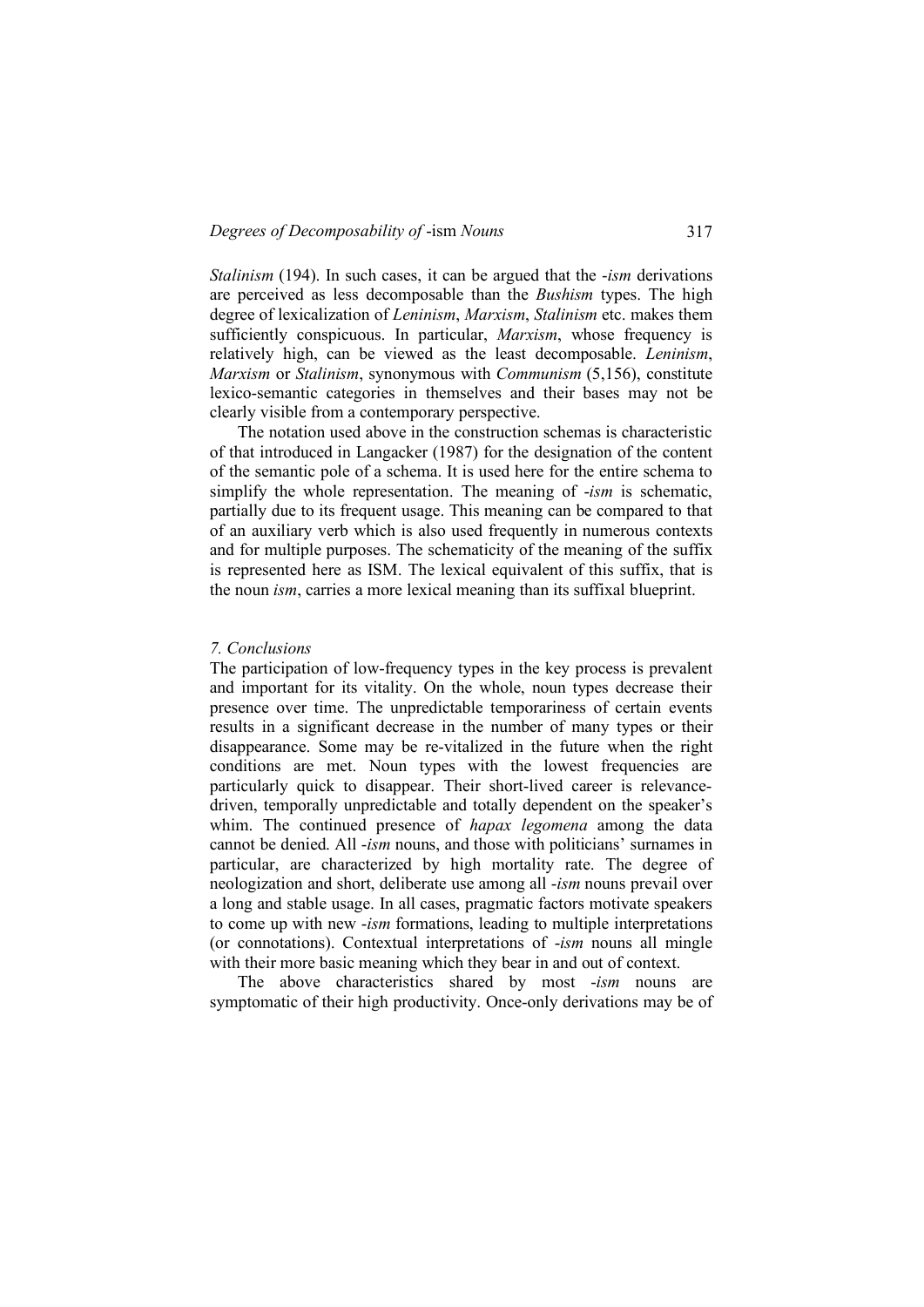limited use for average language users, but they are indirect indicators of the vitality of the construction schemas that sanction them. Novel formations vigorously produced by competent and highly trained language users prompt subsequent quaint derivations which lead to new ones and so on. Each such once-only derivation or low-frequency nominalization generates very specific interpretations, dependent on intertextual and contextual factors. These interpretations may be available to narrow groups of specialists whose background knowledge additionally generates such interpretations. So, individual lexical items constitute one kind of motivation for the widespread morphological phenomenon under investigation.

The other driving force behind these seemingly unlimited chains of novel -*ism* nominalizations can be identified in the apparently simple word-formation mechanism that sanctions already established as well as new formations. The word-formation process and the construction schema that sanctions it must be relatively simple, both formally and semantically. The formal simplicity of this mechanism is probably beyond dispute. What is debatable is the semantic simplicity of all the sanctioning elements involved, which appear to be complex in meaning. Semantic simplicity can be approached by sidelining extralinguistic interpretations, superfluous in a rigorous semantic analysis. Instead, the schema's semantic austerity can be achieved by resorting to maximally basic notions such as name, surname and the schematic meaning of the suffix -*ism*.

Further research is needed on degrees of the semantic simplicity of word-formation schemas for other local processes. It is tempting to think at the same time about other derivational categories in the light of the claims made here. It would be desirable if our observations could be also confirmed in other morpho-semantic categories. All novel formations, heterogeneous as they are, must be based on a clear construction schema, conspicuous enough to be adopted by other formations never encountered before.

#### *Acknowledgements*

I would like to thank Ms. Anna Jafiszow for allowing me to re-use the data obtained in the COCA search conducted by her in the spring of 2017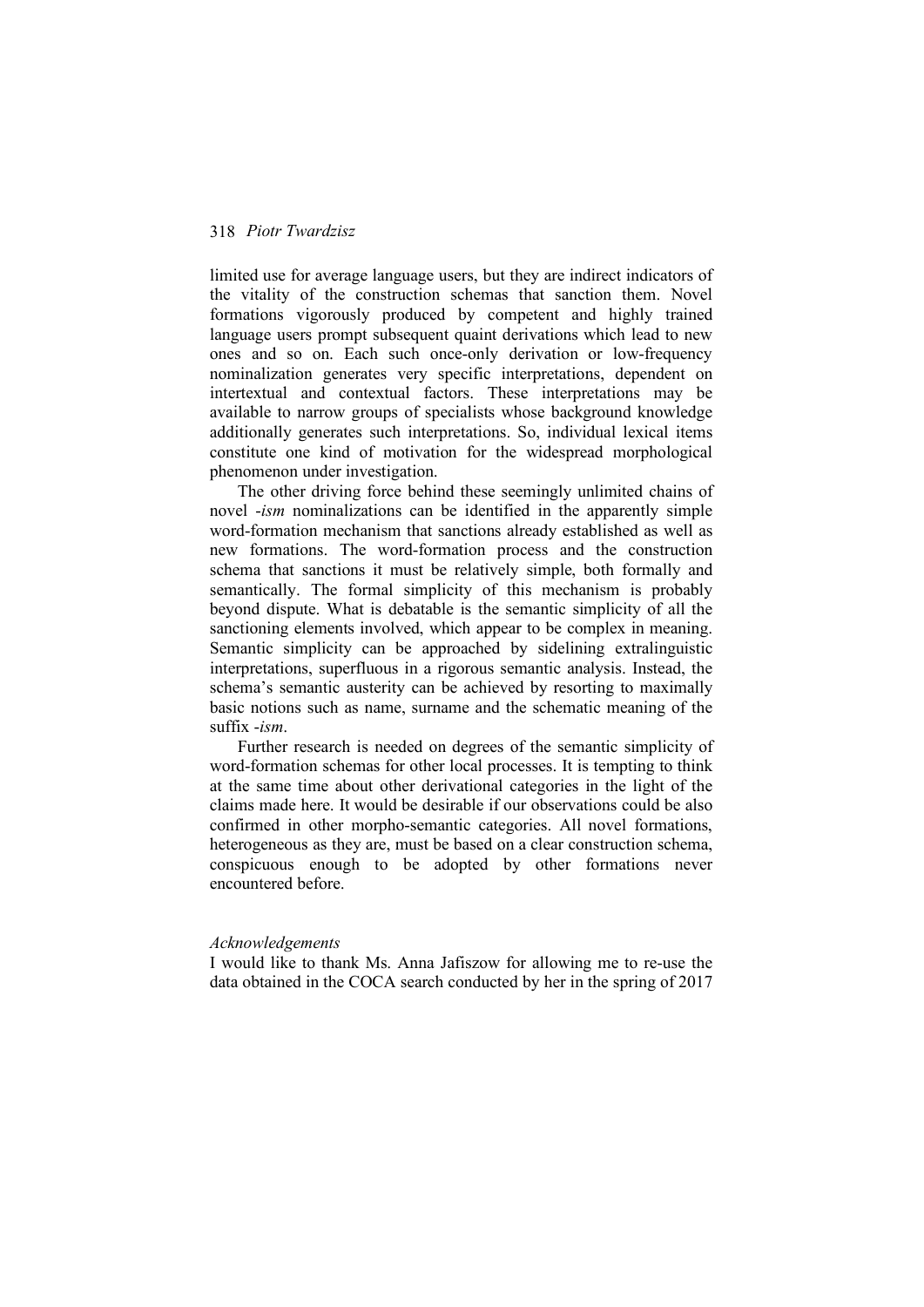and to share the results of this search for the purpose of substantiating my own analysis.

### *References*

- Adams, Valerie. 2001. *Complex words in English*. Harlow: Pearson Education Limited.
- Algeo, John. 2010. *The origins and development of the English language*, 6th edn. Boston, MA: Wadsworth, Cengage Learning.
- Baayen, Harald. 1989. "*A corpus-based approach to morphological productivity: statistical analysis and psycholinguistic interpretation*". PhD diss., Free University.
- Baayen, Harald and Antoinette Renouf. 1996. Chronicling the *Times*: productive lexical innovations in an English newspaper. *Language* 72 (1): 69–96. doi:10.2307/416794.
- Bauer, Laurie. 2001. *Morphological productivity*. Cambridge: Cambridge University Press.
- Bauer, Laurie, Rochelle Lieber and Ingo Plag. 2013. *The Oxford reference guide to English morphology*. Oxford: Oxford University Press.
- Biermeier, Thomas. 2009. Word-formation in new Englishes: properties and trends. In *World Englishes: problems, properties and prospects*, edited by Thomas Hoffmann and Lucia Siebers, 331–349. Amsterdam: John Benjamins.
- Bolinger, Dwight. 1968. *Aspects of language*. New York: Harcourt, Brace & World, Inc.
- Booij, Geert. 2016. Morphology: the structure of words. In *The Routledge handbook of linguistics*, edited by Keith Allan, 104–117. London: Routledge.
- Croft, William. 2009. *Radical Construction Grammar. Syntactic theory in typological perspective*. Oxford: Oxford University Press.
- *Collins Dictionary*, online edition. Accessed May 18, 2017. http://www.collinsdictionary.com/.
- Davies, Mark. 2008–. *The Corpus of Contemporary American English: 520 million words, 1990*–*present*. Accessed May 18, 2017. https://www.english-corpora.org/coca/.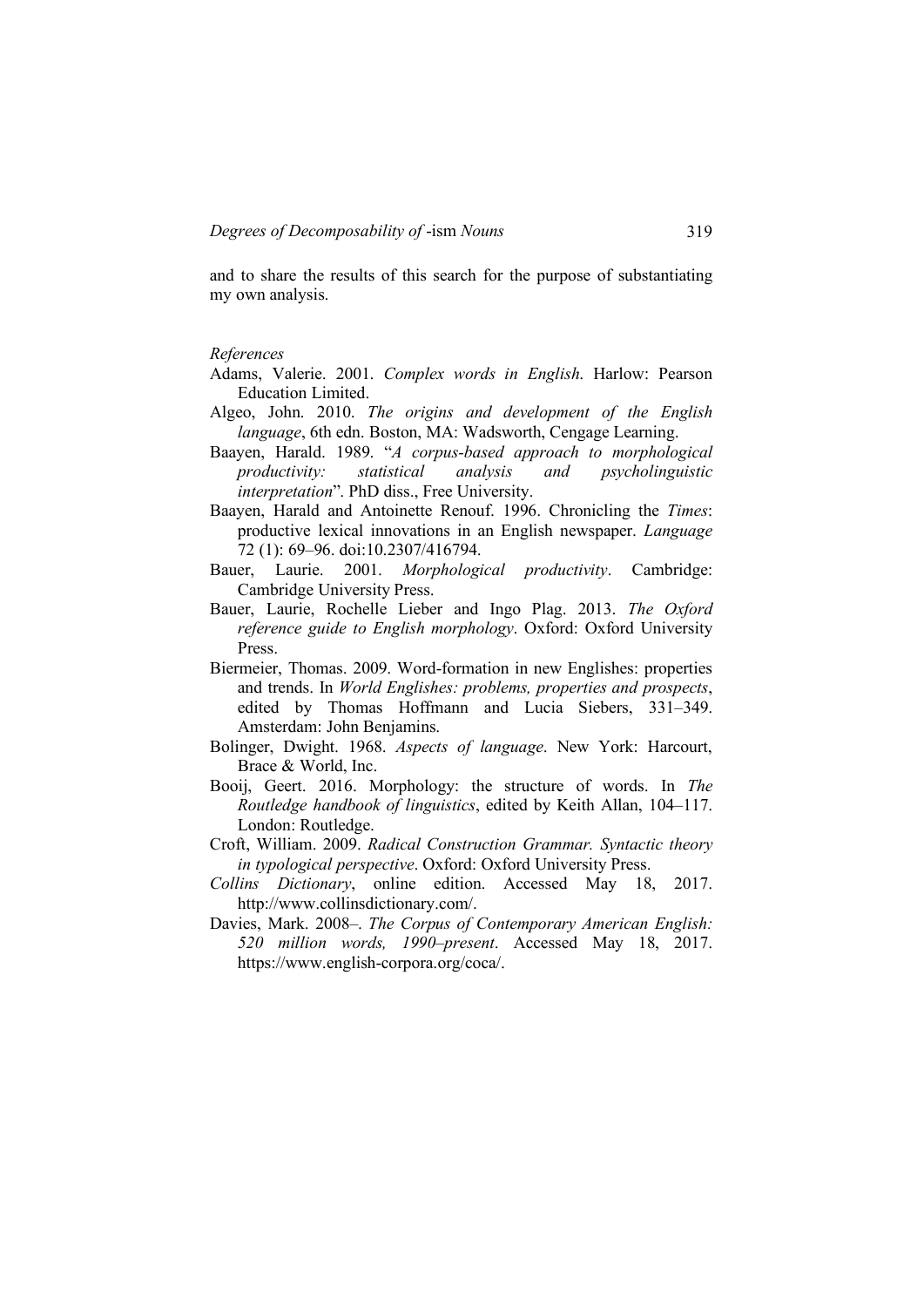- Davies, Mark. 2010–. *The Corpus of Historical American English: 400 million words, 1810–2009*. Accessed October 7, 2018. https://www.english-corpora.org/coha/.
- Duffield, John S., Theo Farrell, Richard Price and Michael C. Desch. 1999. Isms and schisms: culturalism versus realism in security studies. *International Security* 24 (1): 156–180.
- Goldberg, Adele E. 2009. The nature of generalization in language. *Cognitive Linguistics* 20 (1): 93–127.
- Goldberg, Adele E. 2011. Constructions. A new theoretical approach to language. In *Cognitive linguistics*, edited by Adele E. Goldberg, 30– 42. London: Routledge.
- Hamawand, Zeki. 2008. *Morpho-lexical alternation in noun formation*. Basingstoke: Palgrave Macmillan.
- Hamawand, Zeki. 2013. *Morphology in English: word formation in Cognitive Grammar*. London: Bloomsbury.
- Harris, Zellig S. 1951. *Structural linguistics*. Chicago: University of Chicago Press.
- Hay, Jennifer and Harald Baayen. 2002. Parsing and productivity. In *Yearbook of morphology 2001*, edited by Geert Booij and Jaap van Marle, 203–235. Dordrecht: Kluwer Academic Publishers.
- Hockett, Charles F. 1958. *A course in modern linguistics*. New York: The Macmillan Company.
- Jafiszow, Anna. 2017. "*The suffix '-ism' in academic and journalistic texts. A corpus-based comparative analysis of nominalizations derived from politicians' surnames*". BA thesis, University of Warsaw.
- Kurunmäki, Jussi and Jani Marjanen. 2018. A rhetorical view of isms: an introduction. *Journal of Political Ideologies* 23 (3): 241–255. doi:10.1080/13569317.2018.1502939.
- Langacker, Ronald W. 1968. *Language and its structure: some fundamental linguistic concepts*. New York: Harcourt, Brace & World, Inc.
- Langacker, Ronald W. 1987. *Foundations of Cognitive Grammar*, vol. 1: *theoretical prerequisites*. Stanford, CA: Stanford University Press.
- Langacker, Ronald W. 1991. *Foundations of Cognitive Grammar*, vol. 2: *descriptive application*. Stanford, CA: Stanford University Press.